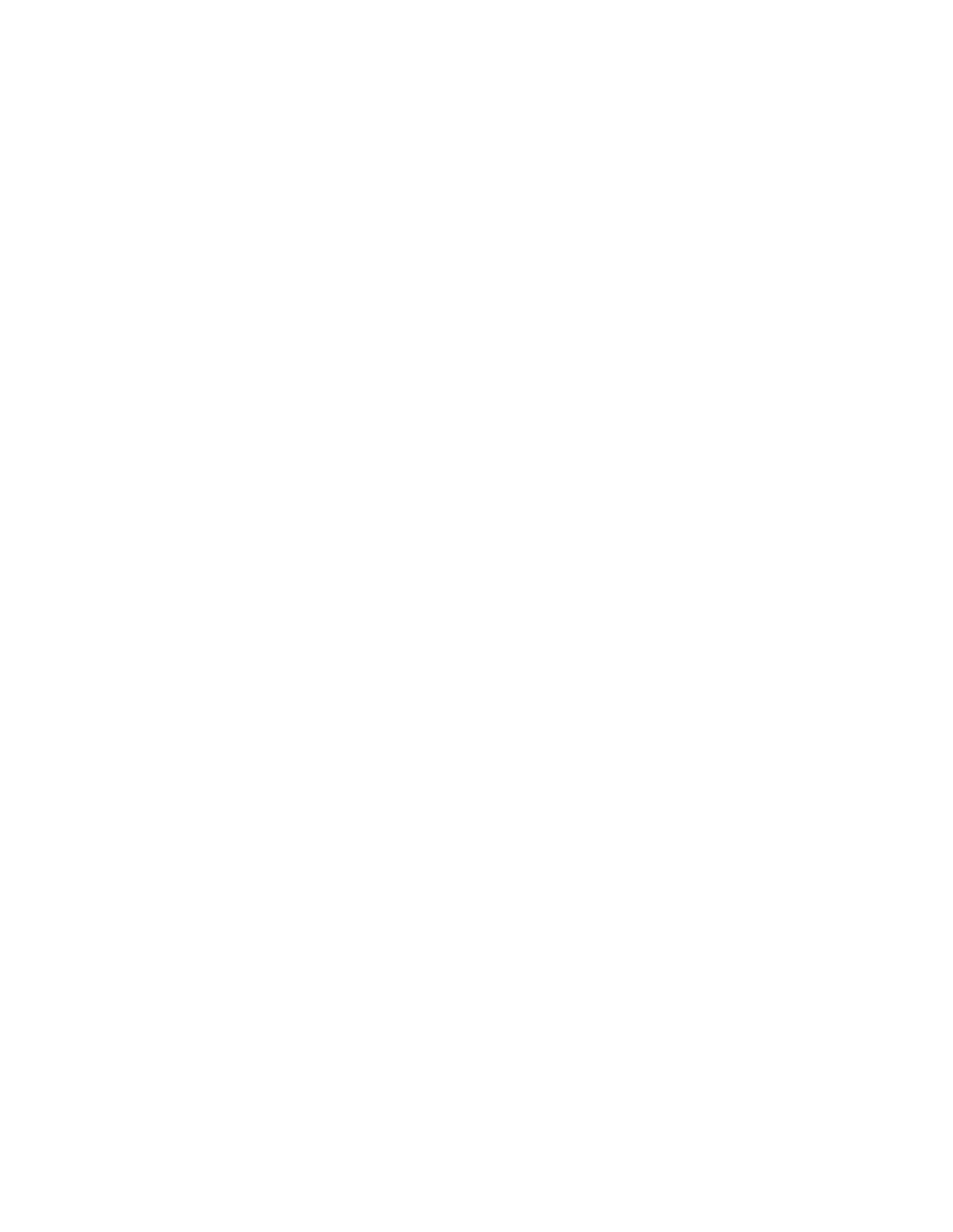# Department of Homeland Security U.S. Fire Administration Major Fire Investigation Program

In the United States Fire Administration (USFA) develops reports on selected major fires through-<br>out the country. The fires usually involve multiple deaths or a large loss of property. But the<br>primary criterion for decidi he United States Fire Administration (USFA) develops reports on selected major fires throughout the country. The fires usually involve multiple deaths or a large loss of property. But the primary criterion for deciding to write a report is whether it will result in significant "lessons construction or contents, human behavior in fire, etc. In other cases, the lessons are not new, but are serious enough to highlight once again because of another fire tragedy. In some cases, special reports are developed to discuss events, drills, or new technologies or tactics that are of interest to the fire service.

The reports are sent to fire magazines and are distributed at national and regional fire meetings. The reports are available on request from USFA. Announcements of their availability are published widely in fire journals and newsletters.

This body of work provides detailed information on the nature of the fire problem for policymakers who must decide on allocations of resources between fire and other pressing problems, and within the fire service to improve codes and code enforcement, training, public fire education, building technology, and other related areas.

The USFA, which has no regulatory authority, sends an experienced fire investigator into a community after a major incident only after having conferred with the local fire authorities to ensure that USFA's assistance and presence would be supportive and would in no way interfere with any review of the incident they are themselves conducting. The intent is not to arrive during the event or even immediately after, but rather after the dust settles, so that a complete and objective review of all the important aspects of the incident can be made. Local authorities review USFA's report while it is in draft form. The USFA investigator or team is available to local authorities should they wish to request technical assistance for their own investigation.

For additional copies of this report write to the United States Fire Administration, 16825 South Seton Avenue, Emmitsburg, Maryland 21727 or visit our Web site http://www.usfa.dhs.gov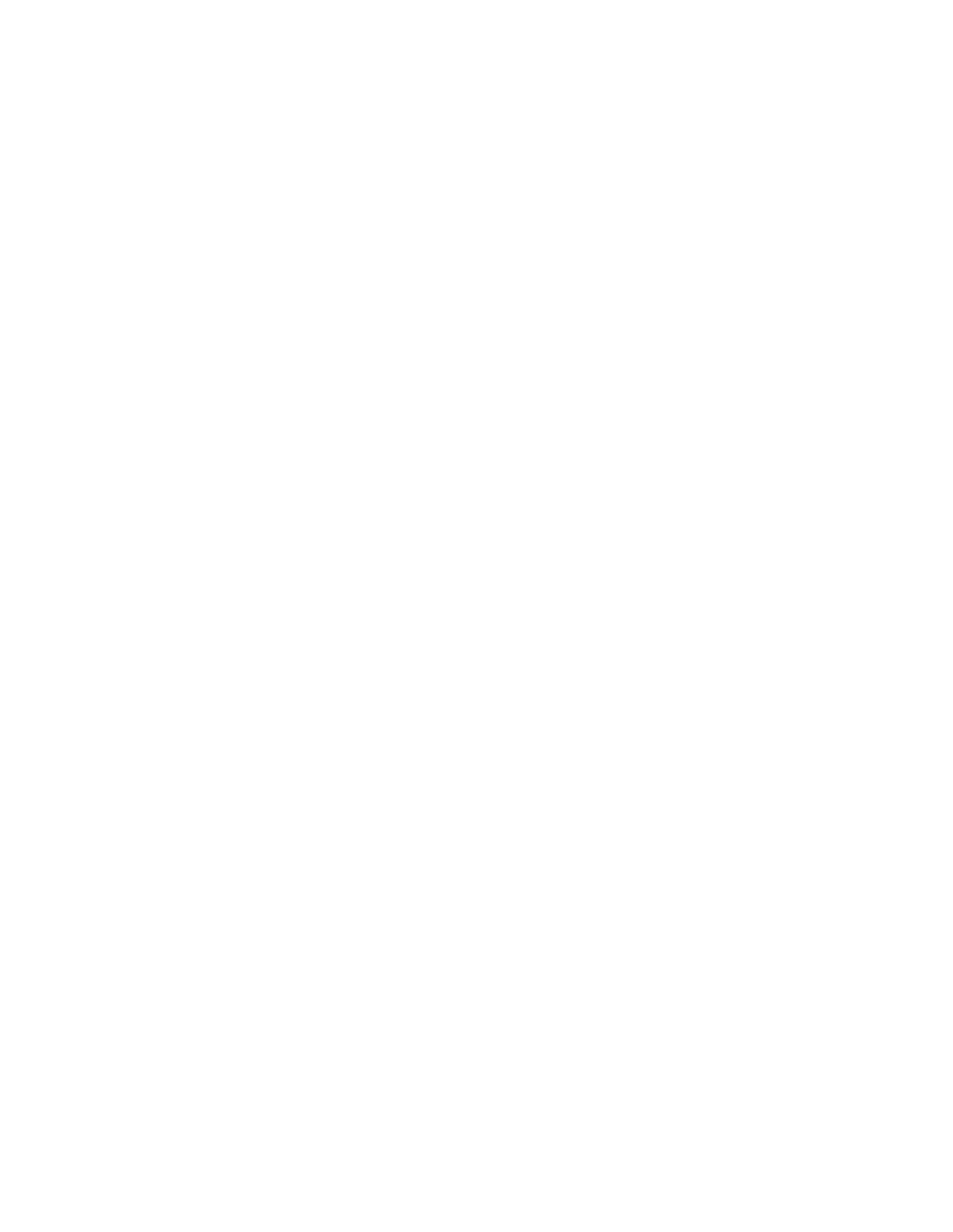# Special Report: FIRE DEPARTMENTS AND MARITIME INTERFACE AREA PREPAREDNESS (April 2008)

Reported by: Joseph Laun Hollis Stambaugh

This is Report 165 of Investigation and Analysis of Major Fire Incidents and USFA's Technical Report Series Project conducted by Tri-Data, a Division of System Planning Corporation under Contract (GS-10-F0350M/HSFEEM-05-A-0363) to the DHS/USFA, and is available from the USFA Web page at http://www.usfa.dhs.gov



Department of Homeland Security United States Fire Administration National Fire Data Center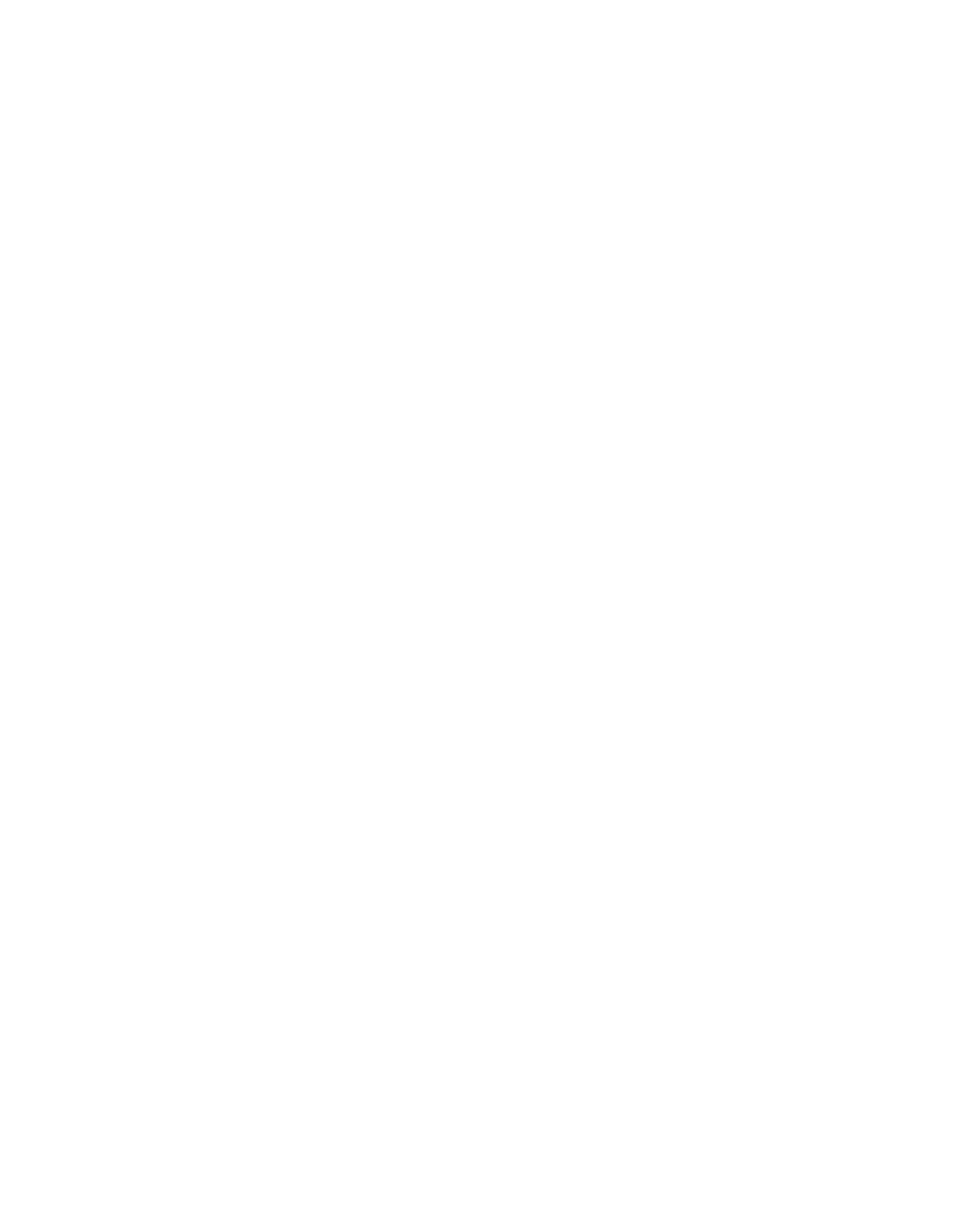## U.S. Fire Administration Mission Statement

*We provide National leadership to foster a solid foundation for local fire and emergency services for prevention, preparedness and response.*



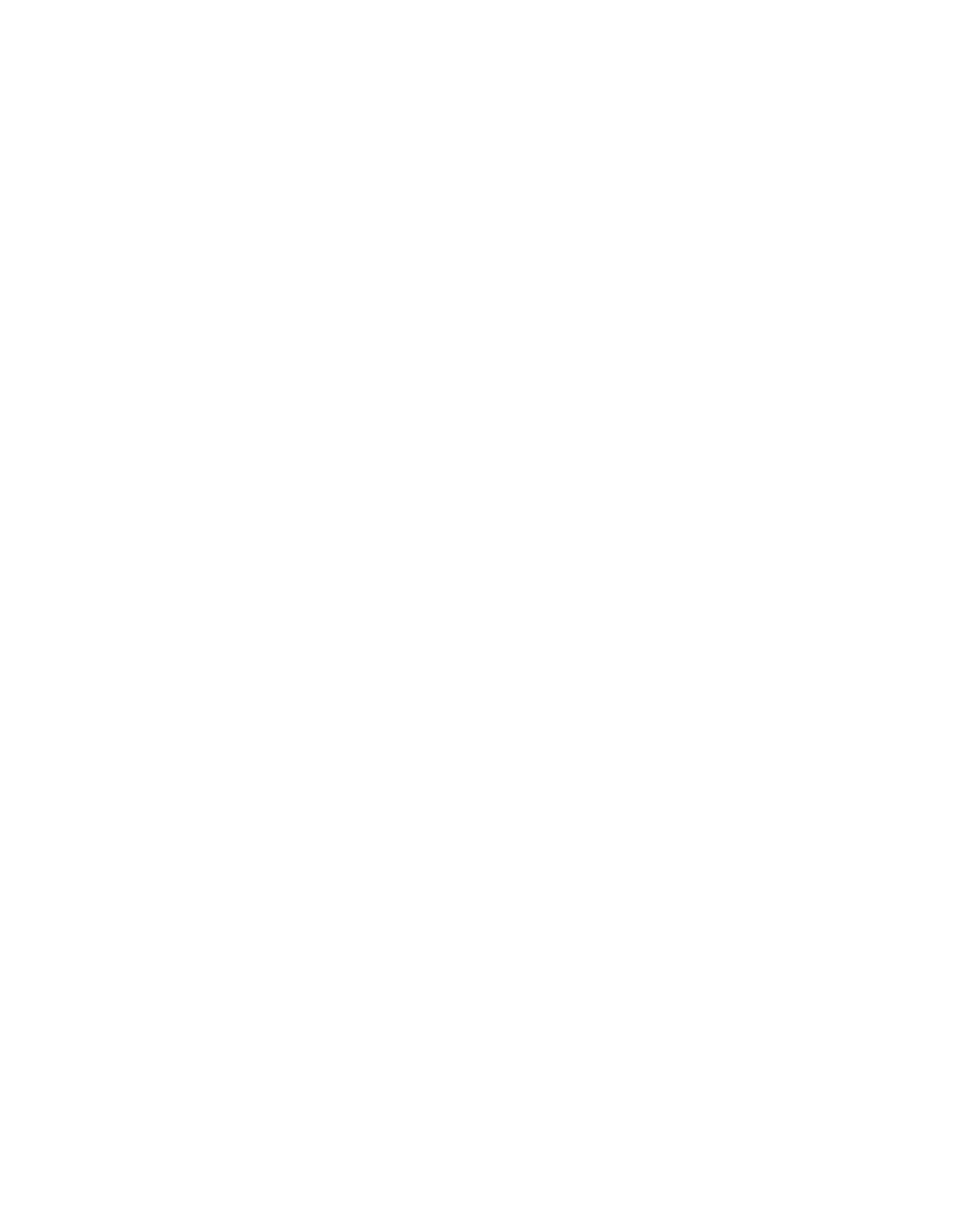# TABLE OF CONTENTS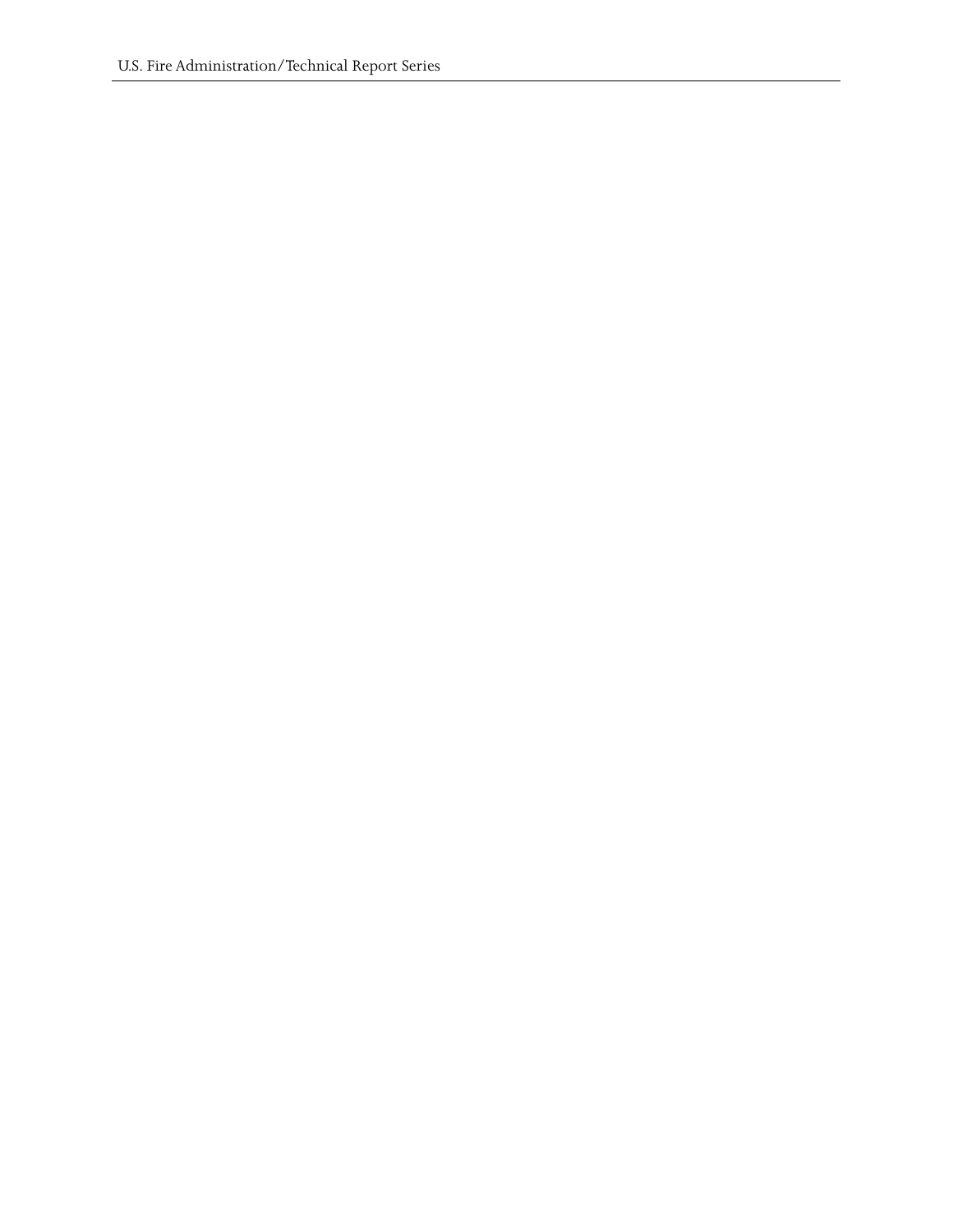# FIRE DEPARTMENT AND MARITIME INTERFACE AREA PREPAREDNESS

## INTRODUCTION

Waterfronts, where commercial, industrial, and recreational activities are established, are part of our critical infrastructure. They are facilities, systems, and networks essential to the health, safety, and economic well-being of the United States. These maritime interface areas are protected by the local emergency services agencies, the U.S. Coast Guard, and sometimes, industrial fire brigades.

This report addresses fire department preparedness for incidents in maritime areas and the importance of establishing a multiagency response capability that includes law enforcement, the U.S. Coast Guard (USCG), port authorities, the private sector, and emergency management agencies. Stakeholders in maritime emergency preparedness include Federal, State, and local governments as well as commercial private-sector entities and labor organizations. In many communities, these stakeholders only recently have begun working together for disaster preparedness and emergency response planning.

Every year United States seaports handle over 2 billion tons of goods, and more than 95 percent of U.S. international trade moves by water.<sup>1</sup> Losing a major port, even for a few weeks, can have a national economic impact. In 2002, 29 ports along the west coast from Seattle, Washington, to San Diego, California, shut down as the result of an impasse between the 10,500 members of the International Longshore and Warehouse Union (ILWU) and the Pacific Maritime Association, which represents shipping lines and port terminal operators. The 10-day shutdown produced economic waves felt across the country. At the time, the president of the Federal Reserve Bank of San Francisco estimated the cost of the port closings to be approximately \$1 billion a day for the first 5 days and as much as \$2 billion a day for each day thereafter.<sup>2</sup> These figures clearly show the massive economic impact of even short-term port closures.

Protecting ports and terminals from the risks of natural disasters, accidents, and terrorism is a significant challenge to our Nation's disaster preparedness and emergency response agencies, not only at the local level but for the Federal Government as well. In addition to the aforementioned commercerelated importance of ports, ports also are key locations for recreation, tourism, and employment through myriad related businesses. Such businesses include land-based transportation of goods to and from ports, construction and maintenance of port facilities and equipment, and the actual operations of the port and vessels. Ports are multi-model transportation centers where rail and truck and off-loading operations are tied to maritime commerce. Pleasure craft, cruise ships, commercial vessels, warehouses, heavy lifting equipment, passenger terminals, rail lines, and retail operations are also commonly associated with port operations and areas.

At the local level, fire departments usually provide fire suppression, emergency medical services (EMS), and special operations as part of their operational response at the maritime interface. Many local departments also are involved in providing fire prevention services to port areas, including code enforcement, building plan reviews, inspections of new construction, and testing of fire detection and suppression systems.

<sup>&</sup>lt;sup>1</sup> Risk Management: Further Refinements Needed to Assess Risks and Prioritize Protective Measures at Ports and Other Critical Infrastructure, Government Accountability Office, December 2005.

 <sup>2</sup> Isidore, C. *Hope in West Coast Port Talks*, www.money.cnn.com, October 2, 2002.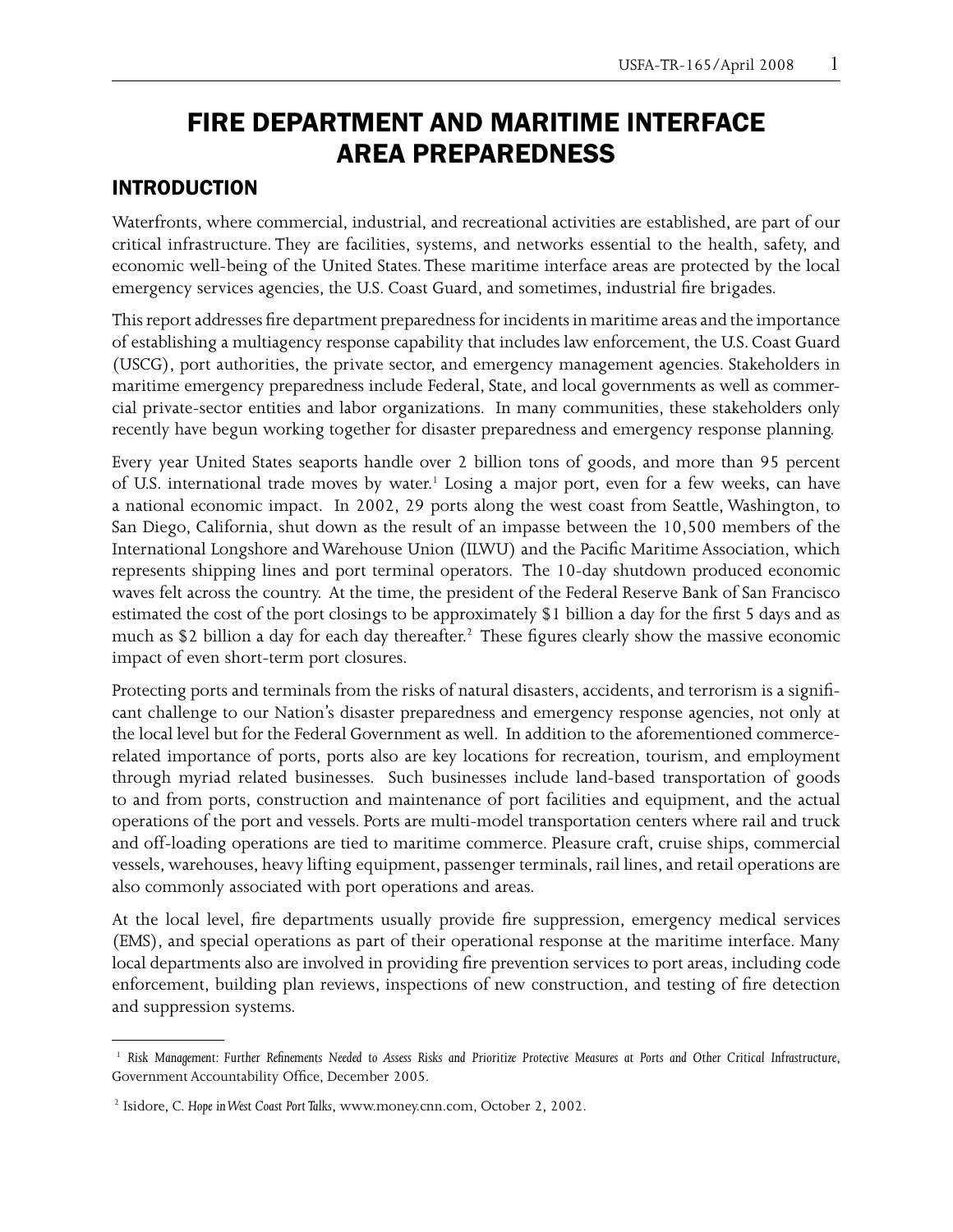Several incidents, including the Nation's largest industrial disaster and the most deadly natural disaster in the United States, demonstrate the critical importance of interagency port and waterway planning. On April 16, 1947, a fire on the ship *Grandcamp* led to a massive explosion of the ship's cargo of ammonium nitrate. The explosion and the ensuing fire led to the explosion of a second vessel, the *High Flyer*, which also was loaded with ammonium nitrate. The total fuel load is estimated to have been equivalent to as many as four kilotons of trinitrotoluene (TNT). The resulting fires and falling debris killed approximately 600 people, injured thousands, and destroyed much of Texas City, Texas. The scale of the incident almost immediately overwhelmed the response capability of the 26 volunteer firefighters and the four fire engines of the Texas City Volunteer Fire Department as well as the firefighting team sent by the Republic Oil Refining Company.

The Nation's deadliest natural disaster, the Galveston Hurricane of 1900, struck on September 8, 1900. The storm washed over the island city of Galveston, Texas, killing an estimated 8,000 people, or 20 percent of the city's population of 40,000. In 2005, Hurricane Katrina served as another reminder of the disastrous impact that storms can bring to coastal areas. The estimated death toll from Katrina was over 1,900, and there were over 6,000 injuries. The estimated total economic losses were in excess of \$125 billion, only \$40.6 billion of which were insured losses.

Some port cities have developed specific emergency plans to address the risks within the waterfront area, while others are operating without the benefit of unified planning or a structure for addressing surge requirements. Most, if not all large American ports, have an Area Maritime Security (AMS) Committee created and managed by the Captain of the Port, U.S. Coast Guard. Members of these committees play a key role in evaluating the risks and vulnerabilities of a port's infrastructure and operations, and in developing plans to enhance port security. The AMS Committee typically becomes involved in exercises at the port and other activities aimed at reducing the risk of illegal activities that could harm people at the port and cause significant economic damage. Sometimes, there are challenges in getting strong interagency partnerships established at the outset; a situation that the Port of Duluth at Superior, Wisconsin, faced at the outset of their efforts. Their situation was not unique, but has since evolved to achieve a "very robust" level of coordination and communications among the stakeholders, according to some Duluth AMS Committee members.

The Port of Duluth is located at the western most point of Lake Superior, where the St. Louis River widens and enters the Great Lakes. It is the largest port on the Great Lakes, and is also one of the world's largest inland ports. In 2001, the Port of Duluth handled \$1.9 billion worth of cargo transported by 1,100 vessels. The Port of Duluth handled more transfers than any other port in the Nation and ranked fifth for coal shipments.

The harbor encompassing the port spans the border between Duluth, Minnesota, and Superior, Wisconsin. The Duluth Seaway Port Authority is the regulatory body overseeing the activities of the port. The Authority is an independent public agency established under Minnesota law, with representatives appointed by the Governor of Minnesota, the St. Louis County Board of Commissioners, and the Duluth City Council.

Duluth is an example of a jurisdiction that could significantly be challenged by any maritime interface incident beyond those expected in day-to-day operations. Originally, a lack of funding hampered the development of a functional consortium and a critical incident plan for protecting the maritime interface area in Duluth and Superior. Organizational leaders in Duluth sought better cooperation and interoperable radio equipment, the absence of which had been a major obstacle to coordination among incident responders.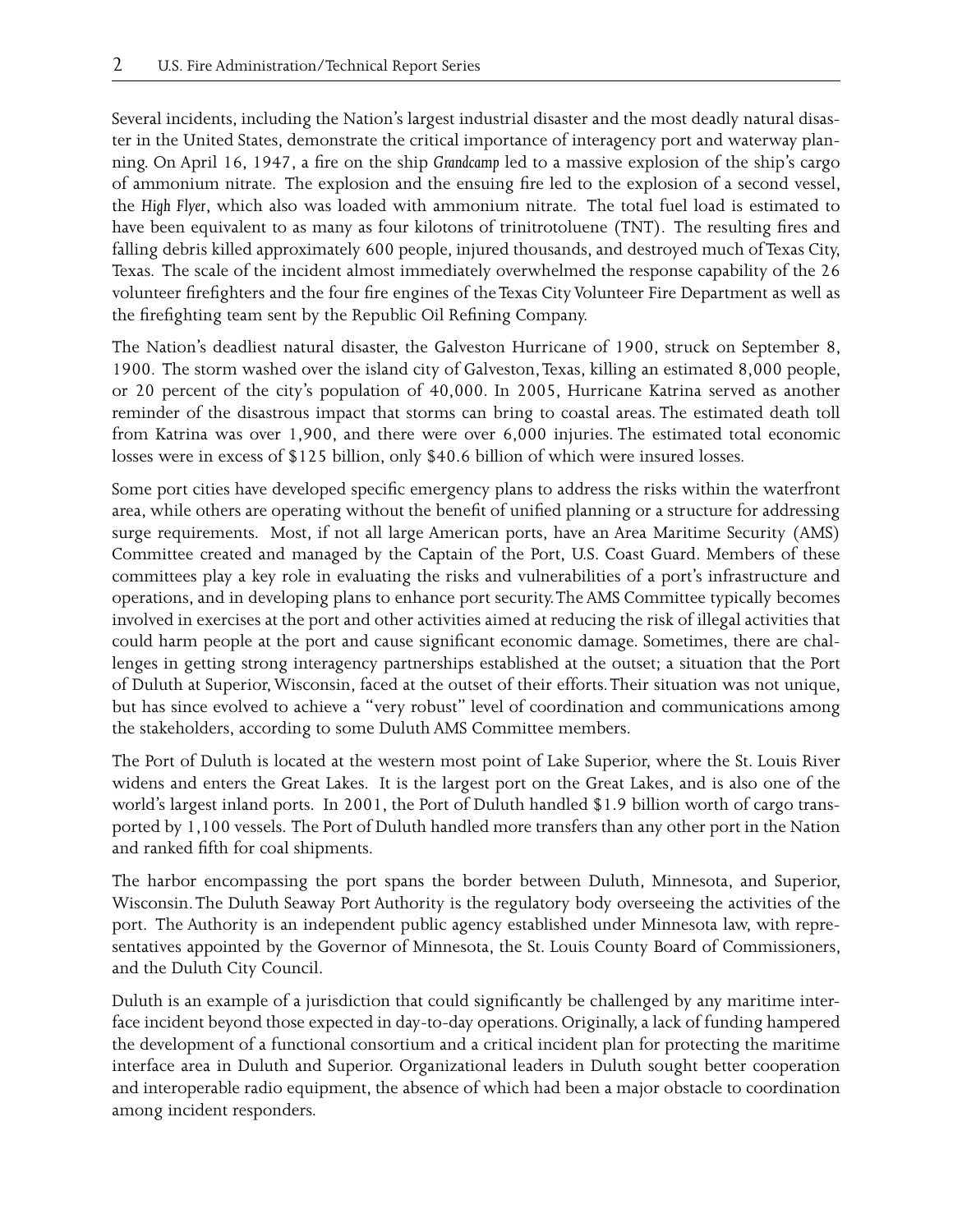There are numerous resources at the Port of Duluth, which are working on operating as a functional unit, sharing protocols on how to combine resources and manage a major incident together. The Port of Duluth AMS Committee has many members who also serve on the local Port of Duluth Emergency Management Committee. The Duluth, Minnesota, and Superior, Wisconsin, Fire Departments also have a mutual aid agreement for fire protection. However, neither jurisdiction has the full capability to handle a major fire incident on board ships that may call on the Port of Duluth. The State of Minnesota locates hazardous materials units regionally throughout the State. The Duluth Fire Department operates one of these regional hazmat teams and its associated equipment for the northeastern portion of Minnesota. Training money for this unit has been very limited.

According to sources in the Duluth area, the primary impediment to coordinated planning is a lack of funding. Despite repeated efforts, the area has been unsuccessful in obtaining grant funds to use for the benefit of all stakeholders. Federal money has been spent to upgrade communications equipment in the Minneapolis and Saint Paul metropolitan area, but none has been committed in the Duluth area.

Communications among organizations in the Duluth area are limited, at best. While all of the stakeholders have good working relationships, communications equipment is not interoperable. During a recent full-scale Hazmat exercise, the Duluth Fire Department passed out spare portable radios to the heads of other agencies to facilitate communications. However, such expedient efforts underscore the lack of resources and capabilities necessary for effective operations during emergencies.

This report examines how three maritime communities have approached preparedness and response planning, including the inland Port of Portland, Oregon, on the west coast; Portland, Maine, on the east coast, and the Port of Houston, Texas, on the gulf coast. Each is described in the case studies in the next section. These jurisdictions have encountered different obstacles and challenges and experienced different degrees of success in developing joint planning mechanisms. We identify the common experiences found in each jurisdiction and the considerations that went into emergency preparedness planning, as well as any unique conditions specific to each jurisdiction. The use of mutual-aid agreements and the establishment of consortiums as tools for joint preparedness are discussed, with attention given to Incident Command, lines of authority, and incident coordination.

The report's focus on these major commercial ports should not be construed to limit its applicability to those major maritime interface areas alone. Almost any fire or emergency services organization that has navigable waterways within their response district will confront similar challenges, to various degrees, in their planning and response activities. By examining the preparedness efforts at these relatively more complex maritime interface areas we intend to highlight issues and risks that likely exist as well in smaller venues with less robust capabilities. Departments with more modest capabilities should readily appreciate an even greater need for the type of comprehensive preparedness planning suggested herein.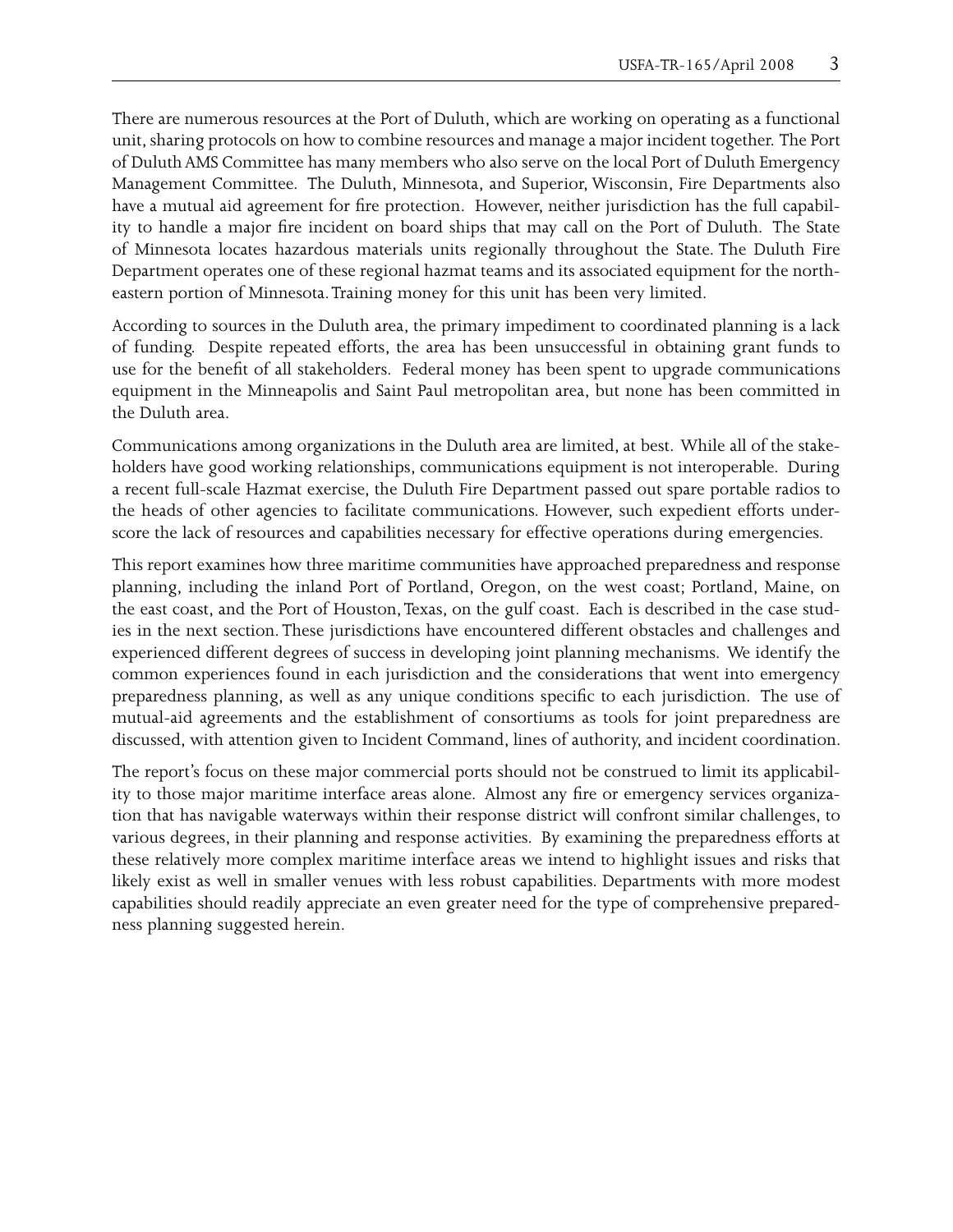# CASE STUDIES HOUSTON, TEXAS

## *Background*

The original Port of Houston was located at the confluence of Buffalo Bayou and White Oak Bayou in what is now downtown Houston. In 1909, the current modern port was authorized, and it opened November 10,1914. Today, the port has grown into the sixth largest port in the world.

In 1971, the Texas legislature gave the Port of Houston Authority expanded powers for fire and safety protection. The Port Authority is an independent political subdivision of the State of Texas and is governed by a seven-member commission. The City of Houston and Harris County each appoint two commissioners and jointly appoint the chair of the port commission. The Harris County Mayors and Councils Association and the City of Pasadena each appoint one commissioner. Daily operations are overseen by an executive director.

The Houston Port Authority covers an enormous area 25 miles long that stretches from the edge of Houston south through Harris County to Galveston Bay. The diverse complex of 200 public and private facilities handles over 6,000 vessels each year delivering over 215 million tons of cargo annually. One of these complexes constitutes the Nation's largest petrochemical facility, which is valued at \$15 billion.<sup>3</sup> The port activities support nearly 287,000 jobs related to business along the Houston shipping channel and generates nearly \$650 million in State and local tax revenues. The port also links Houston shipping with more than 1,000 ports worldwide.

Municipal and private industry leaders who were involved in the activities of the Port of Houston recognized that no single agency possessed the capability on its own to mitigate a major disaster. The scope of the incidents experienced in Texas City and Galveston, combined with five ship fires in an 11-month span from April 1997 through March 1998, sharpened awareness that cooperation among the multiple stakeholders was essential. The municipal organizations that are involved directly in protecting the port corridor are the City of Baytown, the City of Houston, the Cloverleaf Volunteer Fire Department, and fire departments from Deer Park, La Porte, Pasadena, and Seabrook. From Harris County, the affiliated agencies include the Constable, Fire Marshal's Office, Office of Homeland Security and Emergency Management, and the Sheriff's Department. The Port of Houston Authority and the USCG also respond to any incidents. Their cooperative effort has grown. The Captain of the Port and leaders within the Port of Houston work hard to ensure a positive atmosphere for sharing personnel and equipment.

#### *Structure of Consortium*

The primary consortium of agencies involved in emergency mitigation is Channel Industries Mutual Aid (CIMA). Formed in 1955 as the Houston Ship Channel Disaster Aid Organization, the name was changed to CIMA in 1960. According to CIMA's Web site, "The objectives of this organization were and continue to be the joining together of firefighting, rescue, and first aid manpower and equipment among Houston Ship Channel industries and municipalities for mutual assistance in case of emergency situations–either natural or man-made."4 The CIMA model promotes the benefits of

 <sup>3</sup> Source: Port of Houston Authority Web site, http://www.portofhouston.com/geninfo/overview2.html

<sup>4</sup> Retrieved from the Channel Industries Mutual Aid Web site, http://www.cimatexas.org/cima/Default.aspx?tabid=60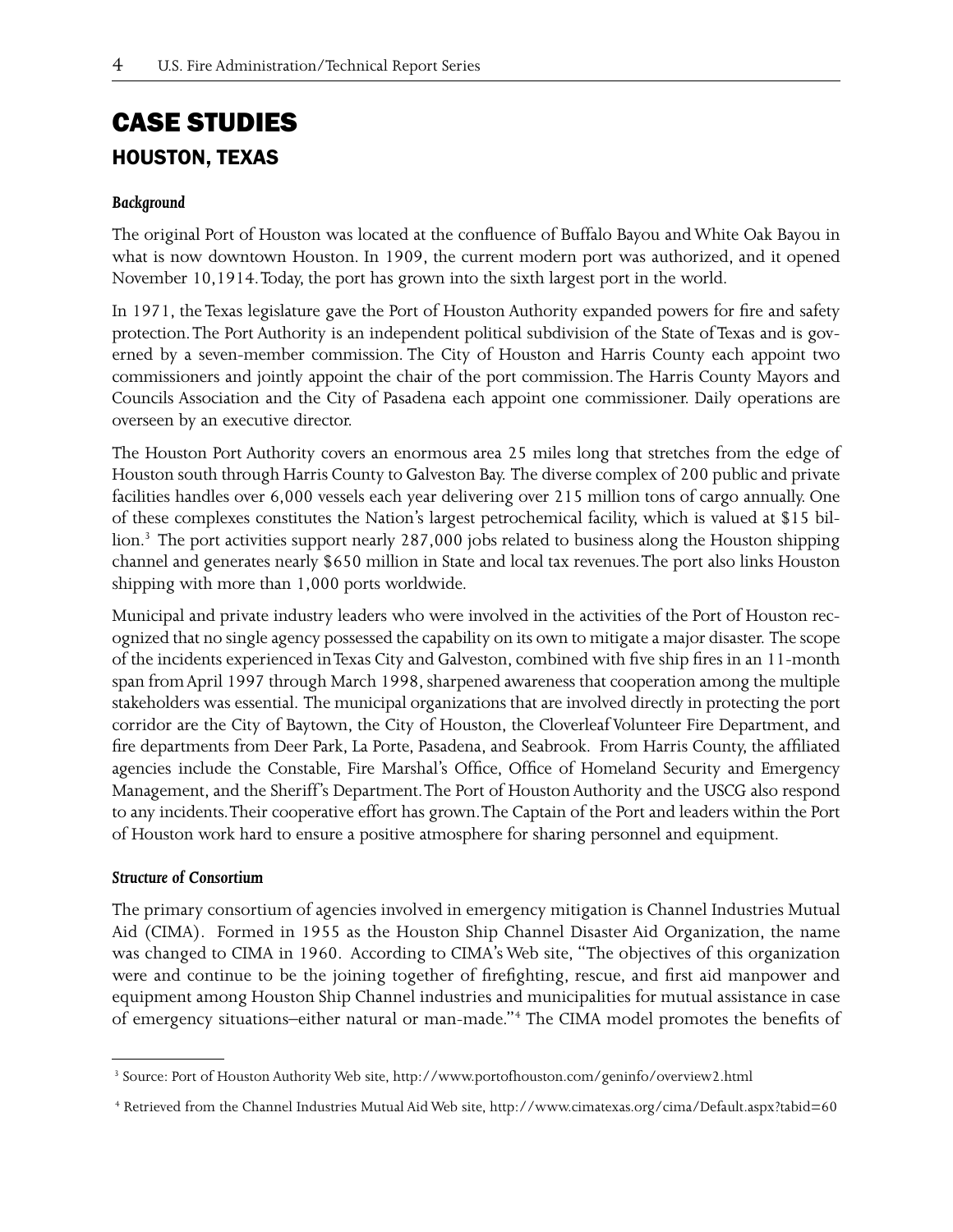joining their mutual-aid organization, namely, maximizing resource availability while minimizing the financial burden of maintaining a large response complement for infrequent large-scale incidents. CIMA's current membership consists of approximately 100 members from local, State, and Federal government agencies as well as private industry.

CIMA provides a variety of services to their member organizations. Among these services are a centralized dispatch system for the radio network, a prearranged alarm list database, a multicasualty incident plan, high-volume foam pumpers, and fully-equipped ambulances. Sophisticated Command vehicles link CIMA members via a radio system with a coverage range of 500 square miles. Joining CIMA is affordable for most organizations. There is an annual membership fee of \$950, plus a \$3 per employee charge.

CIMA participants respond to incidents in the Greater Houston Metropolitan Area as a function of their mutual agreement. The response capabilities of CIMA are activated when requested by a member organization. Equipment used in responses, whether a CIMA response or any other response involving member organizations, is owned and operated by the individual organizations and their own trained personnel.

CIMA has produced clear bylaws that identify virtually all aspects of their operations. In these bylaws, the consortium agrees to handle incident response according to the National Incident Management System (NIMS). NIMS allows for an expandable or contractable management structure, based on the dynamic circumstances encountered at the emergency incident scenes. The bylaws also specify members' responsibilities, particularly the equipment and staffing that must be made available; stipulate compatibility requirements for communications equipment necessary to join the consortium; provide for indemnification; and provide guidance, direction, and structure for the consortium. These bylaws can be viewed through the following link: http://www.cimatexas.org/cima/ Documentation/tabid/56/DMXModule/388/Default.aspx?EntryId=47

Private industry representatives are a major component of CIMA. The combination of the many governmental agencies and over 90 private sector members results in one of the largest formal public/ private partnerships in the Nation. CIMA bylaws stipulate that each member must be able to provide both equipment and personnel for emergency response. The minimum capabilities that full members must provide include a four-person crew with personal protective equipment (PPE). This crew must be available 24 hours a day, 7 days a week, though they may be available on call. By January 1, 2011, members also will be required to provide an industrial emergency response vehicle.

## *Funding*

CIMA's activities are funded through its member organizations. As was noted, member organizations pay an annual fee as well as a small amount per employee. That fee structure ensures that each organization commits financial resources, but that the amount is partly scaled to the size of the organization. Each member organization is responsible for maintaining its own equipment and personnel, which are available to the other members of CIMA during major incidents. When a largescale response is required, the jurisdiction where the incident occurred is billed to reimburse the costs incurred by the other CIMA members who respond.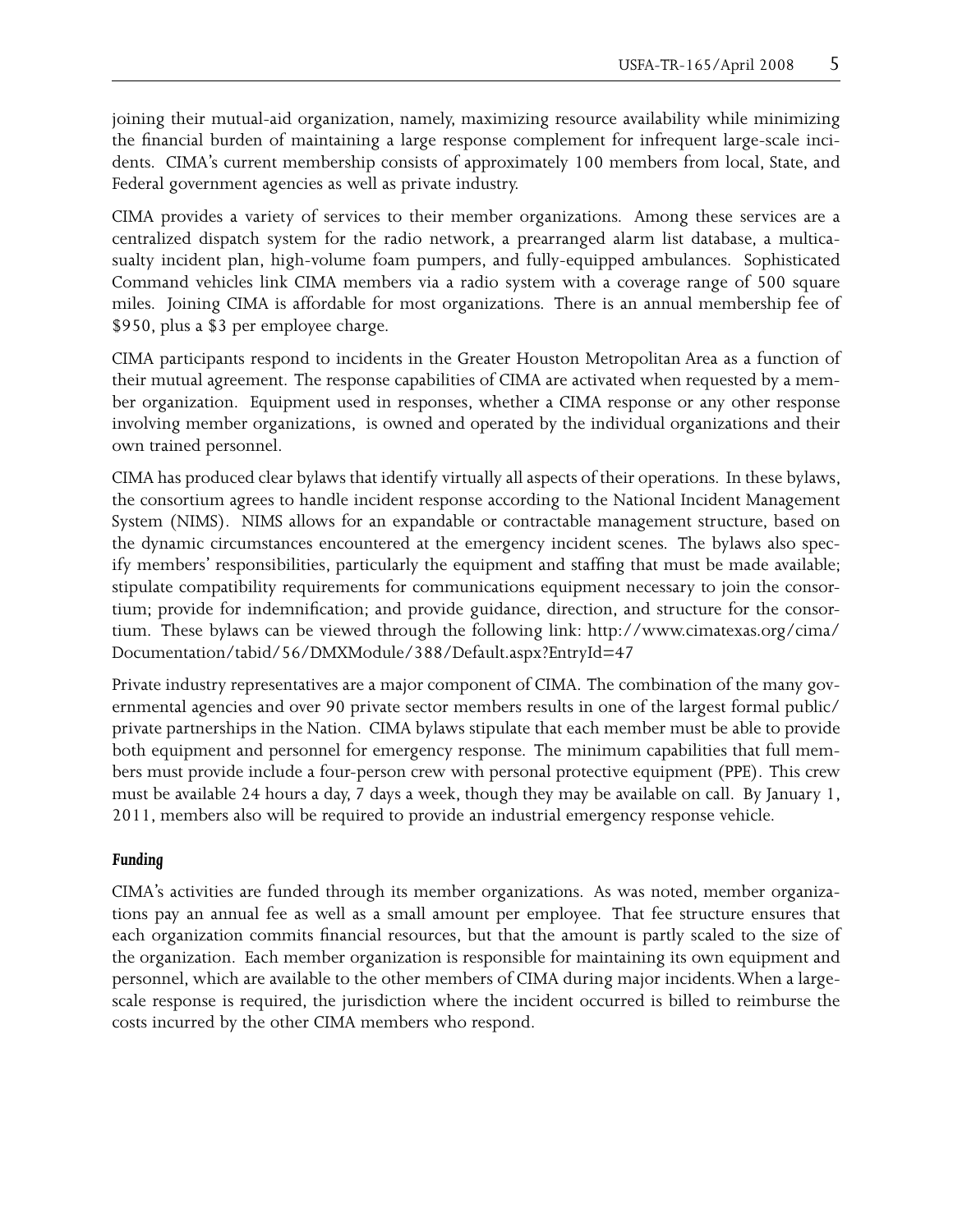CIMA is well positioned to apply for Federal grants to support homeland security and emergency preparedness acquisitions and activities. Most Federal grant programs (port security grants, emergency management planning grants, fire prevention grants, homeland security grants, etc.) place a premium on regional coordination as a factor in evaluating applications. Thus, CIMA would be a strong contender. Field exercises, planning, training, consequence management tools, and other initiatives all qualify for funding. According to leaders of several CIMA members, however, CIMA has not sponsored any grant applications. Separate grants have been awarded to some of the counties and cities and the Port of Houston, with much of this money earmarked for communications interoperability.

One grant program, the Urban Area Security Initiative (UASI) can be a source for state-of-the-art gear, communications equipment, training, and related expenses that improve responder's abilities to handle major disasters: those that require above-average resources to mitigate. Typically, guidelines prohibit jurisdictions from using grant funds to pay for regular first-responder equipment, such as firehoses, nozzles, or pumps. In Houston, UASI grant dollars are just beginning to flow in, and are earmarked to improve the interoperability of communications equipment among CIMA organizations.

## *Communication*

Maintaining the flow of information and ideas through such a large consortium is complex. The leadership structure on which CIMA's communications are based is excellent. There is a sense of mission and recognition from the top that cooperation is not just desirable, but essential. Both elected and appointed officials convey this message throughout their respective organizations. CIMA members communicate about their capabilities, concerns, and constraints. They employ NIMS and use that structure to build interoperable communications which have been essential when assets are commingled during critical incidents.

Communications equipment interoperability among the players at the tactical level currently is good and getting better. This aspect of area-wide communications is the tangible part of the communications strategy and is focused primarily on radios, cell phones, and other communications tools that allow responders from throughout the consortium to communicate during large-scale incidents. It is essential that organizations responding to incidents in the maritime interface agree upon and obtain interoperable communications equipment. CIMA has made great strides in this area.

#### *Obstacles and Challenges*

There were primarily three hurdles to overcome in the development of a consortium in the Houston area. The first was the development of a plan from which to operate. Even the most complete plan will have areas that need improvement, and any complex plan, particularly a plan early in its lifespan, will be subject to numerous amendments. CIMA held exercises that identified many areas in need of improvement. That experience was somewhat discouraging to several leaders and initially led to some doubt about whether the consortium was a workable idea.

Obtaining the "buy-in" of the myriad stakeholders involved in the port area proved to be the second major hurdle to overcome in the development of an effective consortium. Each stakeholder had to recognize the inherent value of CIMA and appreciate the different strengths that each party brought to the table. The leaders were especially sensitive to showcasing the strength of each partner and they created a positive environment for cooperation. Even so, several members have commented that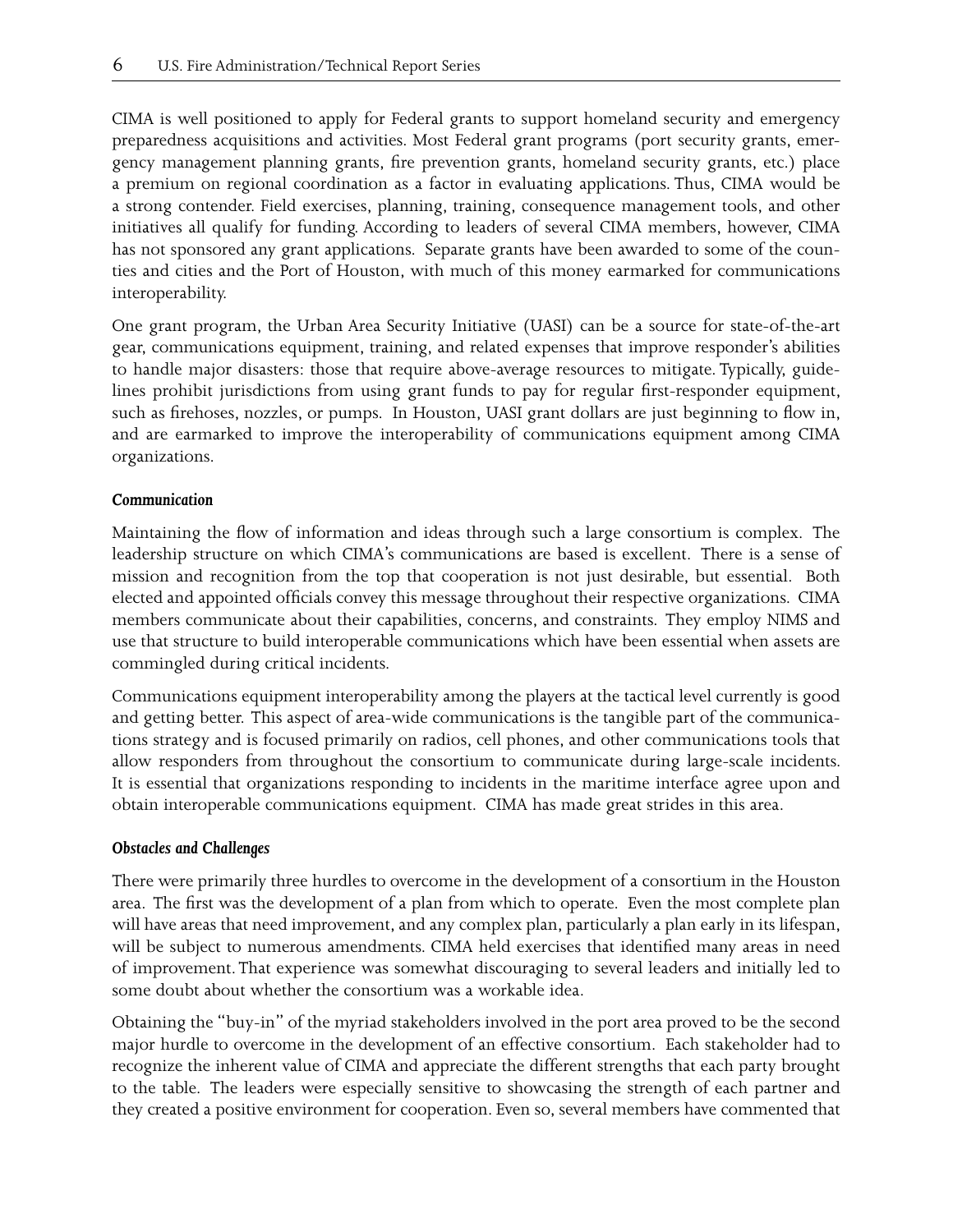maintaining buy-in is still an ongoing challenge because personnel changes rotate new people into leadership roles, and some of the new leaders do not appreciate the need for the consortium until they have been exposed to the benefits of each cooperative operation.

The third hurdle related to obtaining equipment and providing appropriate training to members of the consortium. This hurdle has had two challenges: obtaining the funding necessary to purchase equipment and provide training, and ensuring that equipment and training were compatible throughout the consortium. This challenge proved to be the most daunting one for CIMA members. Through CIMA, for example, consensus on what type of communications equipment to obtain was reached. Further spending in this area will enhance member organizations' ability to communicate while on the scene of an incident that requires a multi-agency response.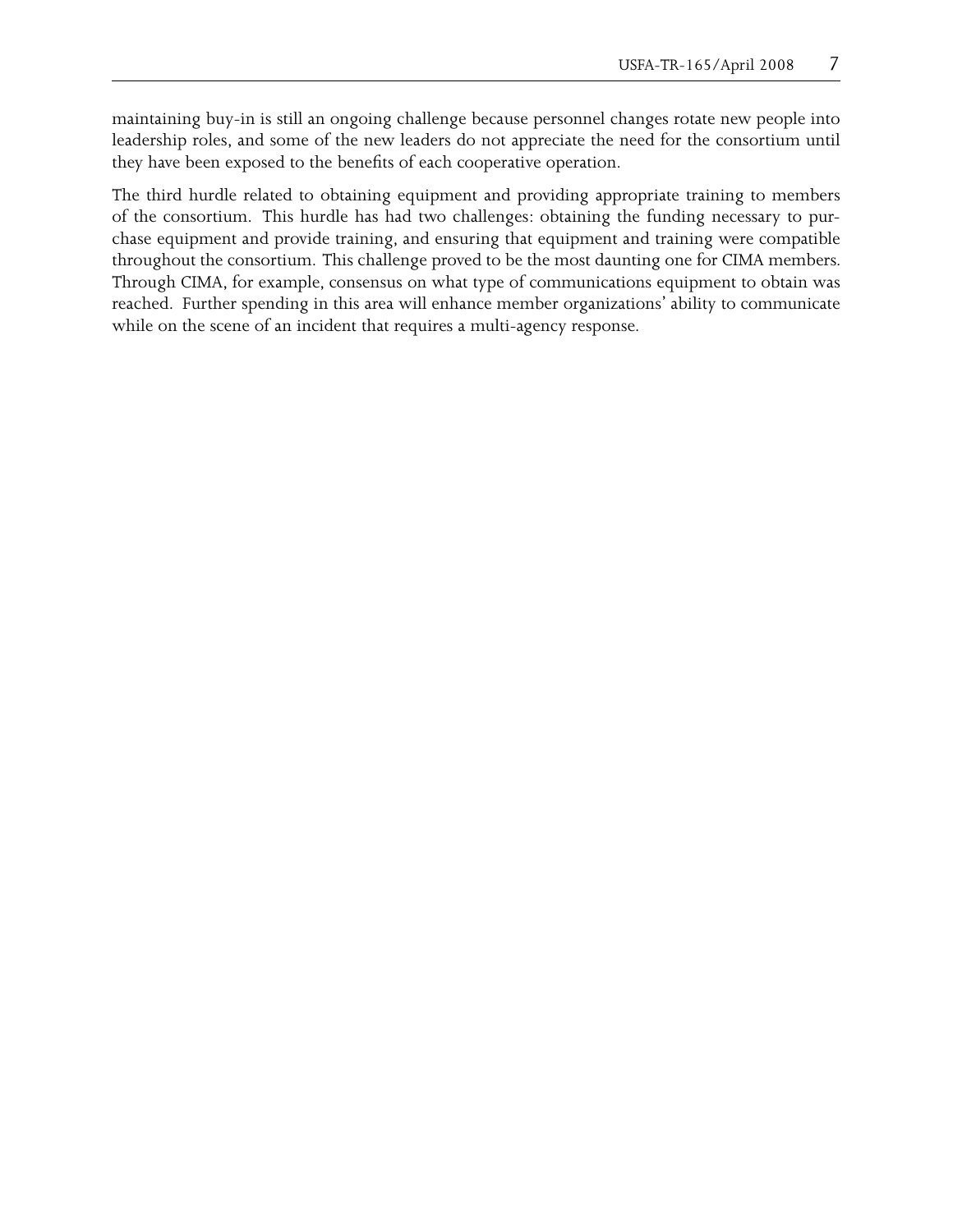## PORTLAND AND SOUTH PORTLAND, MAINE

## *Background*

Since the 1600s when the first Europeans arrived in Portland, Maine, the Fore River and the natural harbor of Portland have been important resources. In the 1800s Portland thrived as a distribution point for Montreal, Canada, and developed as a railroad hub and major east coast seaport, eventually growing well beyond its original boundaries. At the end of World War I, the port saw a decline in commerce as Canada developed its own ports, but still remained active with commercial fishing, and passenger trade. During World War II, the shipbuilding industry became a significant economic engine for Portland.

In the 1960s, cargo volumes at the Port of Portland dropped because container vessels that needed larger and deeper ports became more commonplace. The port could not accommodate the larger vessels that began moving to bigger ports further south. Shipbuilding also declined, and only the fishing industry stayed strong. Around 1980 the port was rejuvenated when a European businessman made Portland a homeport for a new international ferry. A ship repair facility was developed and a pipeline delivering crude oil to Quebec, Canada, was placed in operation, prompting the City of Portland and private investors to invest in other waterfront projects and property redevelopment.

Today, the Port of Portland includes petroleum, container, and break bulk terminals; as well as cruise ship facilities, international and domestic ferry terminals, and commercial fishing facilities. Portland is the second largest oil port on the east coast and the second largest fishing port in New England. There are 16 major commercial terminals in the port, mostly located near the entrance on the northern side.

Growth in the Port of Portland and the surrounding waterfront area has strengthened the economy, but also has increased the threat potential to the area. The Portland Fire Chief and other first responder leaders in the region saw the need for better emergency planning within the area in order to address this increase in risk.

#### *Emergency Preparedness*

The fire chiefs of Portland and South Portland serve as the city's emergency management directors. Several years ago, Portland's fire chief developed a leadership group with the goal of addressing risks to the port and working together on response guidelines. He sought Federal funding and earmarked local dollars to support port security planning and exercises. One result was the development of Incident Action Plans (IAPs) that cover initial command, control, and communications actions for the primary response stakeholders at the port. The city of Portland hired a consultant to help it develop critical incident scenarios and reach consensus on which agency would be in charge as well as what the primary actions of all response agencies should be. The following agencies were the principal stakeholders:

- Portland and South Portland Fire Departments;
- Portland and South Portland Police Departments;
- Portland and South Portland Emergency Management;
- • USCG;
- • Portland and South Portland Ports,Transportation, and Waterfront Departments; and
- • Cumberland County Emergency Management Agency.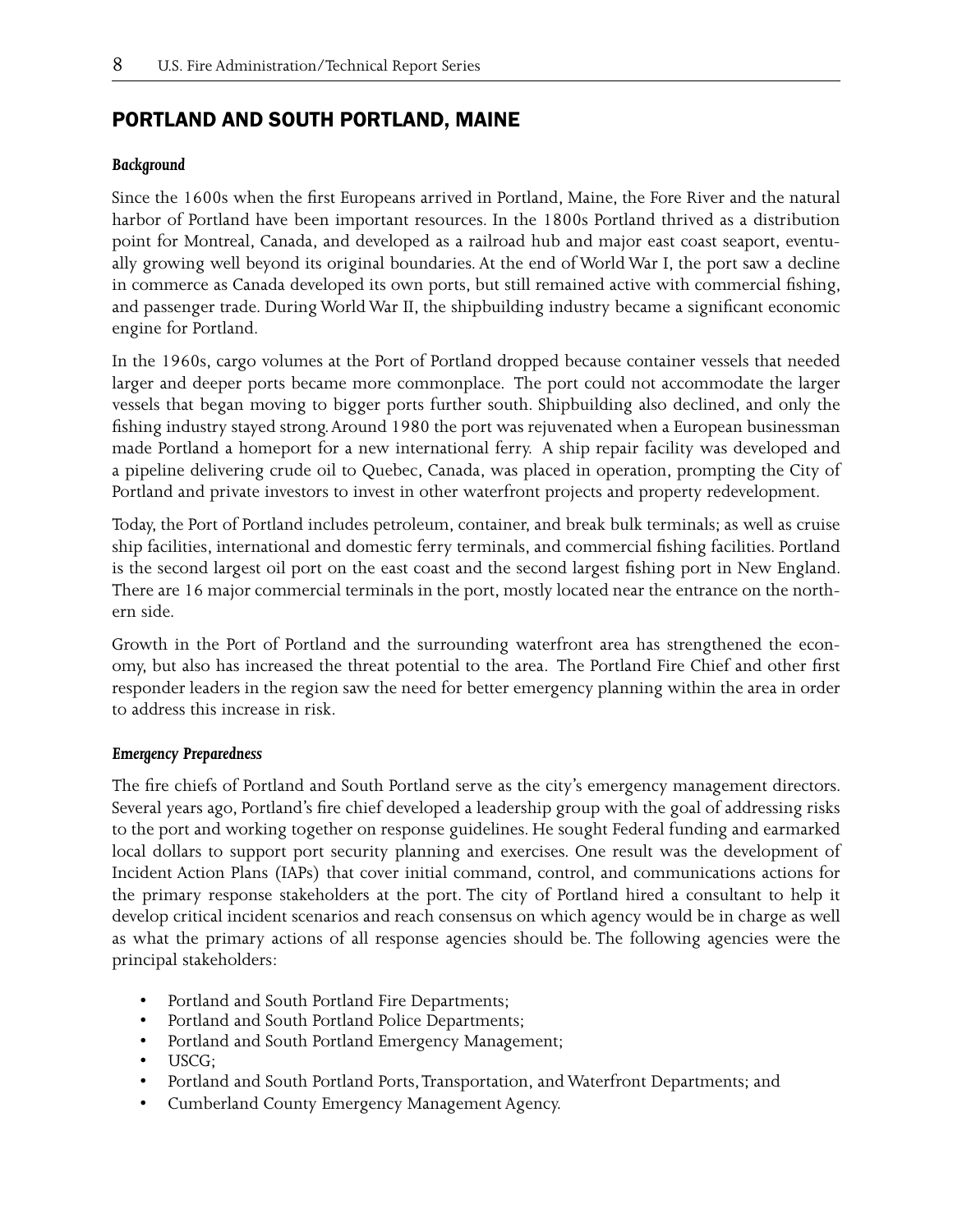This core group worked with the consultant to identify scope, nature, and impact of various major incidents that could threaten the port area. The six incident scenarios that evolved were

- sick ship (actually two different scenarios–one at dock and one at anchor);
- terrorist takeover of ship during docking;
- tank farm/pipeline fire;
- vessel fire;
- • transportation collision with mass casualties; and
- credible bomb threat at the port.

Each of these scenarios is described in Portland's Standard Operating Guidelines (SOGs),<sup>5</sup> which identify the agency that is to lead mitigation efforts, the actions for other stakeholders, and other considerations. The guidelines present the immediate actions that would be required of responding agencies, including who should be notified and how, the notifications to make, actions to save lives and prevent the incident from worsening, and the initial steps to mitigate the damage already caused. Table 1 describes each scenario.

<sup>5</sup> *Greater Portland Standard Operating Guidelines for Command and Control at Port Incidents*, developed by TriData, a division of System Planning Corporation, Arlington, Virginia, 2006.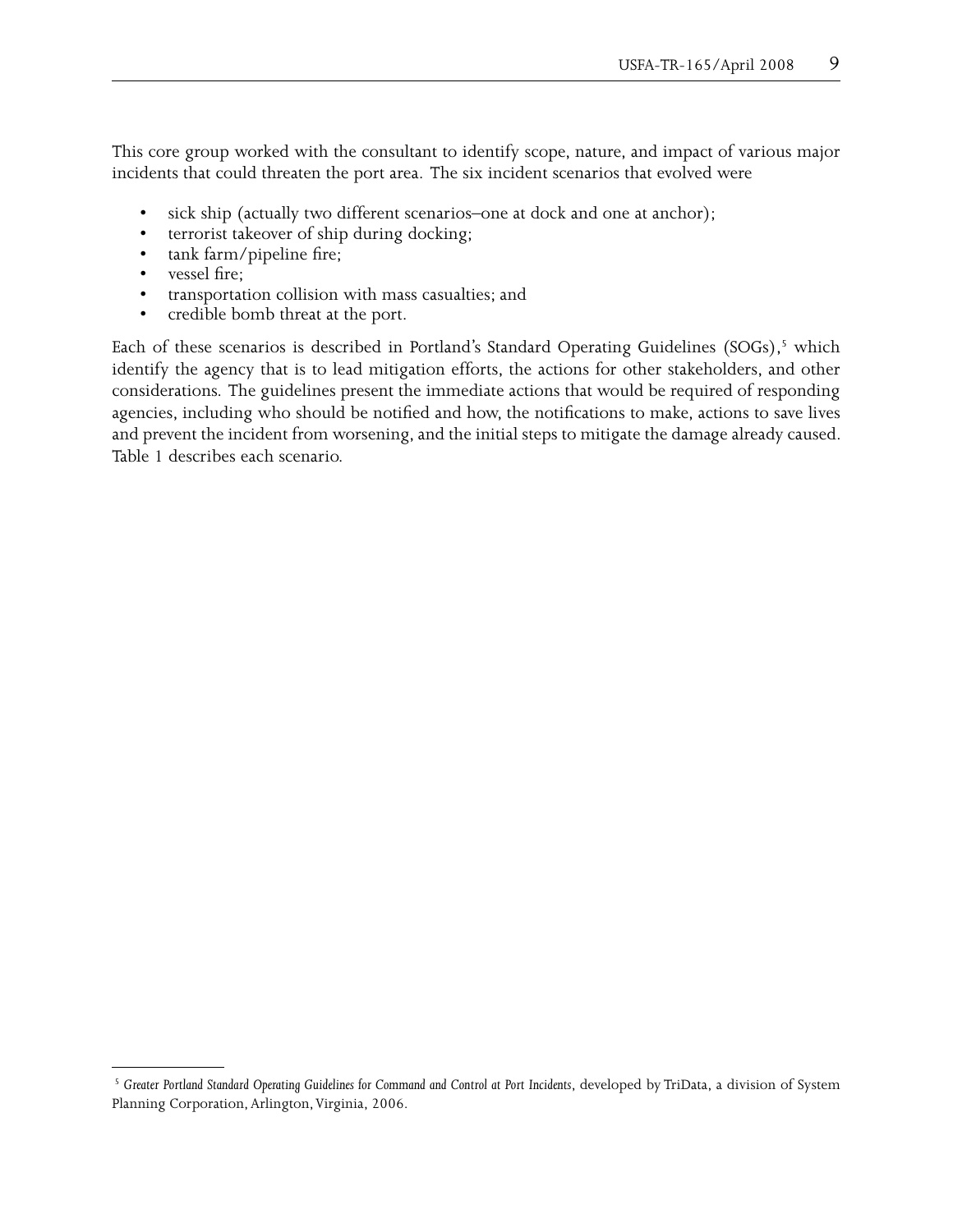| <b>Scenario</b>                | <b>Initial Lead Agency</b>                                 | <b>Situation</b>                                                                                                                                                                                                        |  |
|--------------------------------|------------------------------------------------------------|-------------------------------------------------------------------------------------------------------------------------------------------------------------------------------------------------------------------------|--|
| Sick ship at anchor            | U.S. Coast Guard                                           | A ship en route to port has several<br>persons who are ill with similar flu-like<br>symptoms. The number of affected<br>persons is increasing rapidly.                                                                  |  |
| Sick ship at dock              | Portland or South Portland Fire<br>Department              | After disembarking from ship and<br>moving to various destinations, many<br>passengers fall ill with similar flu-like<br>symptoms. Some return to the vessel;<br>others go directly to local health-care<br>facilities. |  |
| Terrorist takeover of ship     | Portland and South Portland Police and<br>U.S. Coast Guard | While docking, a cruise ship is taken<br>over by armed terrorists who claim to<br>have placed explosives throughout the<br>port area.                                                                                   |  |
| Tank farm/Pipeline fire        | South Portland Fire Department                             | Lightning causes a fire in a fuel storage<br>tank, threatening other tanks and<br>spreading toxic fumes.                                                                                                                |  |
| Vessel fire                    | Portland or South Portland Fire<br>Department              | A vessel at dock experiences a fire<br>caused by a fuel leak. The ship's<br>captain requests assistance.                                                                                                                |  |
| Collision with mass casualties | Portland or South Portland Fire<br>Department              | A passenger plane lands short of the<br>airport and crashes into a ship at dock.<br>There are many dead and seriously<br>injured people. Fuel is spilled into the<br>water.                                             |  |
| Credible bomb threat at port   | Portland or South Portland Police<br>Department            | A caller reports overhearing a plan to<br>carry out coordinated attacks on several<br>vessels sometime in the next 3 days.                                                                                              |  |

## **Table 1: Incident Summaries**

The guidelines clarify Incident and Unified Command procedures and depict the working relationship between the Emergency Operations Center (EOC) and the Command Post (CP).

In another section of the guidelines is a list of questions that serve as a quick-check for readiness, and a section that contains a comprehensive contact list to be used in the event of a disaster at the port. This list includes

- local officials (city managers, police, fire, and emergency management);
- • State officials (Governor, State Police, Emergency Management Director, and Environmental Protection Agency (EPA));
- • Federal (Department of Homeland Security (DHS), Federal Bureau of Investigation (FBI), USCG, Bureau of Alcohol, Tobacco, Firearms and Explosives (ATF));
- healthcare and medical facilities;
- • disaster assistance agencies;
- • utility companies;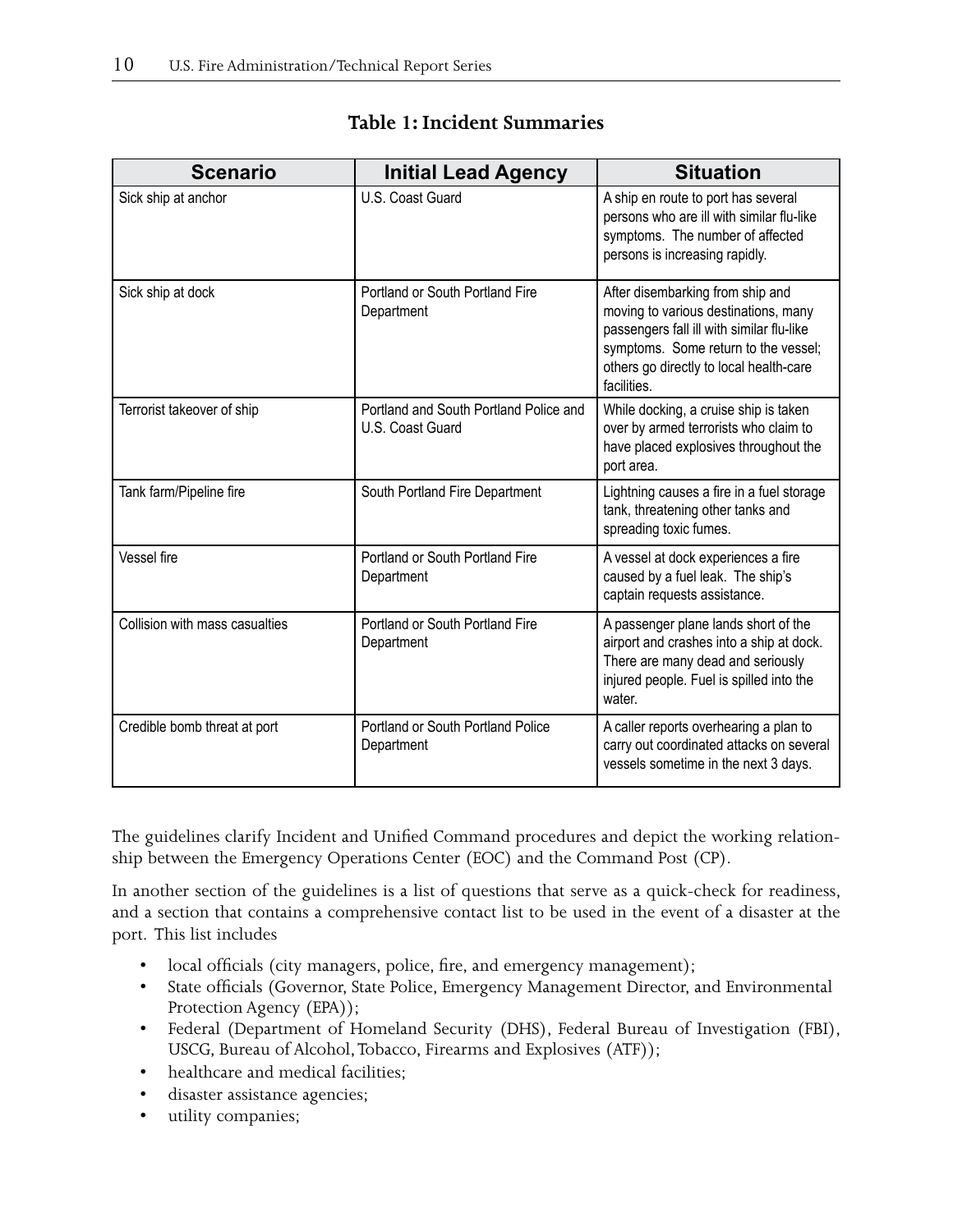- • private industry resources; and
- mutual-aid resources.

Cooperation is the key to emergency preparedness and response, particularly for incidents on a scale as large as can be expected at the maritime interface. Portland's success in organizing a group of stakeholders to work cooperatively serves as an excellent example of how agencies with different legal, geographic, and functional responsibilities can plan and interact effectively. This can be accomplished when someone has the vision and leadership skills to get the job started, as was the case with the City of Portland Fire Chief.

An example of the broad reach of this stakeholder group was seen during a weapons of mass destruction (WMD) drill conducted in May of 2005. That drill, which is discussed in greater detail in the Appendix, practiced Unified Command and Control incidents involving personnel from nearly 40 agencies at multiple sites. The agencies that participated included

## *Federal Government*

- FBI;
- • USCG;
- • Transportation Security Administration;
- EPA;
- • Occupational Safety and Health Administration (OSHA);
- • Office of U.S.Attorney, Maine District; and
- • Federal Emergency Management Agency (FEMA), Urban Search and Rescue (US&R).

#### *State Government*

- Maine Emergency Management Agency;
- State Police;
- • Fire Training and Education;
- Maine National Guard's 11th WMD Civil Support Team; and
- Vermont Fire Academy.

## *City of South Portland*

- fire:
- police;
- emergency communications; and
- emergency management.

## *City of Portland*

- fire;
- police;
- • emergency management; and
- • emergency communications.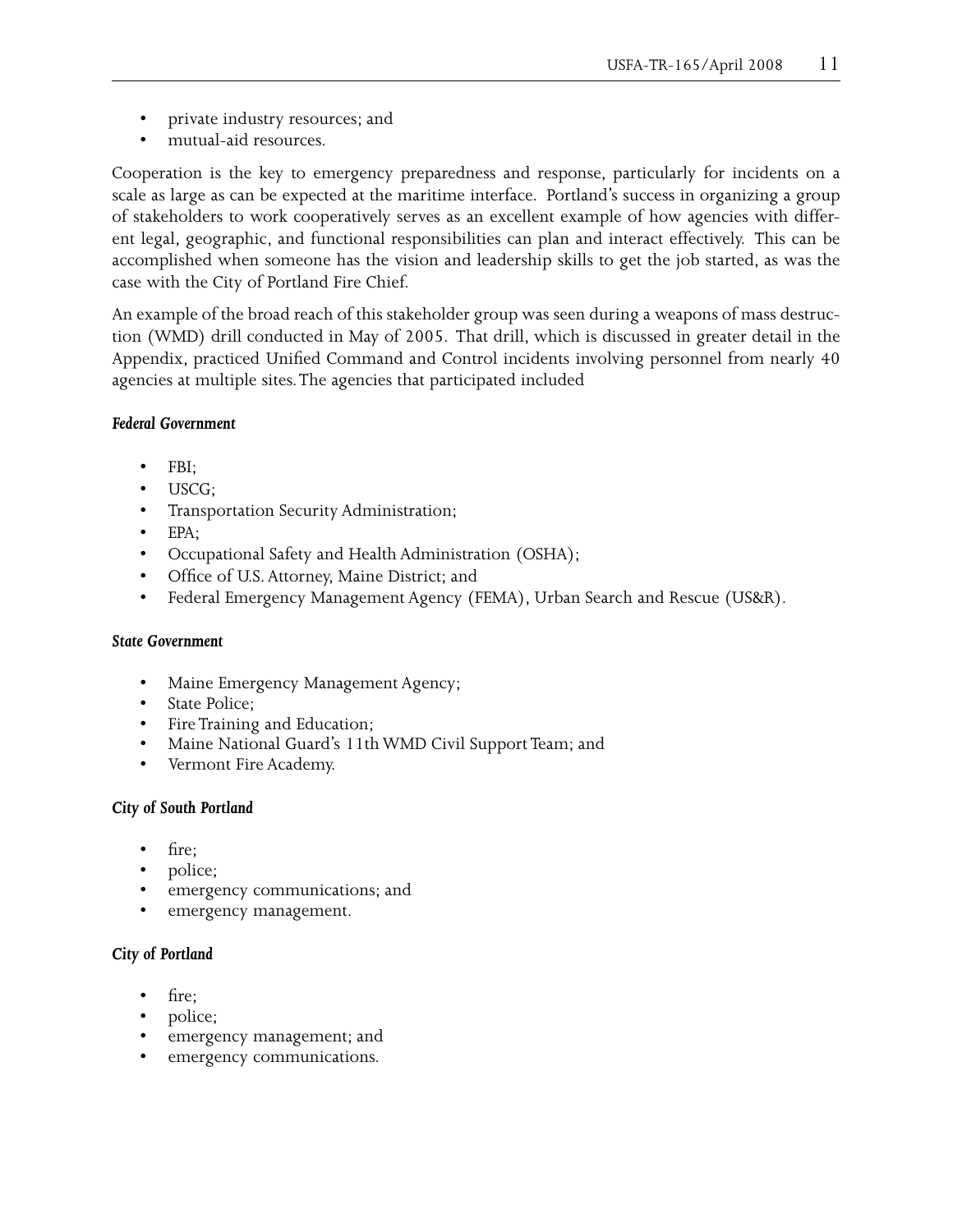#### *Cumberland County*

- Sheriff's Office:
- Communications Center; and
- Emergency Management Agency.

## *Other Local Fire Department Participants (seven mutual-aid departments)*

#### *Medical Facility Participants*

- Maine Medical Center;
- Mercy Hospital;
- Southern Maine Medical Center; and
- American Red Cross (ARC).

## *Other Participants*

- Americorps;
- Civil Air Patrol;
- Salvation Army;
- National Semiconductor;
- Fairchild Semiconductor; and
- • UnumProvident Insurance Company.

#### *Structure of Consortium*

The emergency response consortium in Portland, Maine, is based on mutual-aid agreements. This structure differs from that of Houston, Texas, and Portland, Oregon, where there are separate, standalone organizations comprised of representatives from all of the stakeholders involved. The less structured arrangement in Portland, Maine, is one that can work effectively because Portland is a smaller jurisdiction where mutual aid is used routinely and where the parties know each other well and know the abilities of each agency.

#### *Authorization*

The formal mutual-aid agreement was written by the City of Portland, and subsequently was reviewed and accepted by the USCG and South Portland's City Council. The process of developing and ratifying mutual-aid agreements is less intensive than developing separate organizations. Most fire departments already have some form of automatic aid or mutual aid in place, and extending existing agreements to cover specifics within the maritime interface can be a relatively straightforward task.

#### *Funding*

Minimal funding was required to develop the mutual-aid pact in Portland, Maine. Money from a DHS grant was used to prepare the *Greater Portland Standard Operating Guidelines for Command and Control at Port Incidents*. Grants also could be used to plan and train across multiple agencies. This funding is described in greater detail in the *Common Obstacles* section of the *Findings* chapter.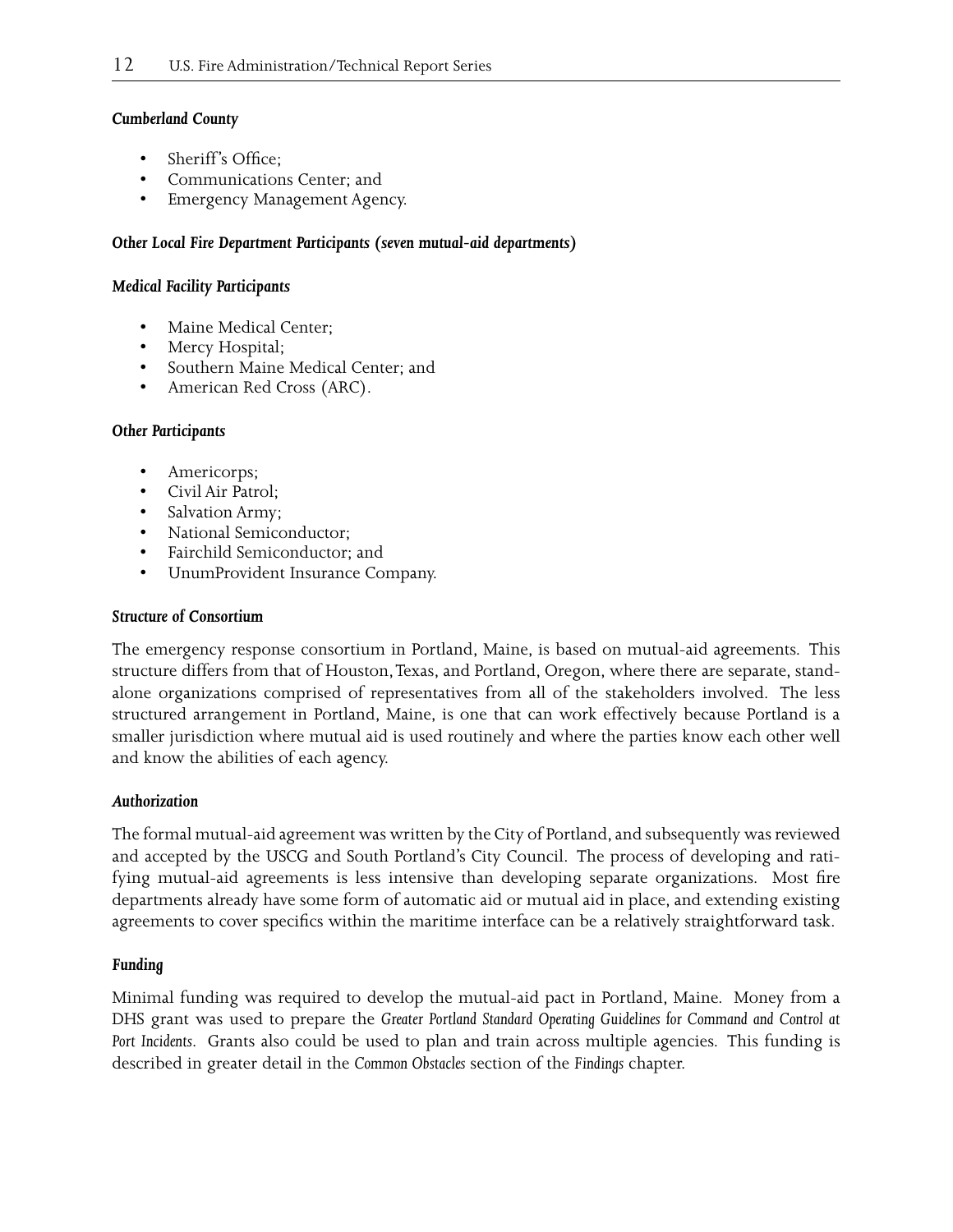#### *Communication*

By all accounts, communications among members of the public safety community in Portland, Maine, are excellent, both during response to incidents and administratively. All parties use the NIMS Incident Command System (ICS), which allows all parties to operate under the same set of nomenclature and procedures. Communications equipment is compatible for all the major players in the area. At the organizational level, regular facilitated meetings and a common understanding of the need for cooperation have resulted in the establishment and maintenance of clear lines of communication among the participating agencies.

## *Obstacles and Challenges*

After the 2005 exercise was completed, the major players critiqued the drill and prepared a report which identified three areas for improvement. There was great value in learning when the plans needed to be altered, and actions then could be taken to correct the deficiencies.

- 1. Communications problems were identified during the exercise. The group cited the need for a communications plan for major incidents to help preplan how multiple, responding local, county, State, and Federal agencies operating from various locations should communicate. Such a plan would address several of the communications problems that arose.
- 2. Additional Special Resource and Tactics (SRT) team joint drills are necessary to improve communications issues and evidence collection issues identified during the exercise.
- 3. The ICS was not used as effectively as it could have been. Key leadership positions were not filled by the Unified Area Command Post (UACP) or the Incident Commander (IC), including an EMS Coordinator and a Planning Section. As a result of the EMS Coordinator vacancy, problems in victim and emergency responder triage, medical care, and transportation were reported. Because the Planning Section was not established, an IAP was not developed.

The after-action report also identified four major strengths that were apparent during the exercise.

- 1. The exercise was designed to overstress resources, including personnel and equipment, and it succeeded in doing so, allowing them to identify problem areas in advance of an actual emergency.
- 2. All teams (law enforcement SRT teams, fire department Hazmat teams, FBI/State/local teams) worked very well together. There were very few "turf issues" during this multiple event scenario with responders from over 30 different agencies and companies.
- 3. Use of incident dispatchers to help communications at various locations (scene, UACP, and EOC) was an effective and successful strategy.
- 4. Emergency response equipment (substantial portions of which were purchased using Homeland Security funds) worked well, and team members were familiar with the use of each other's equipment.

Having completed this exercise and others like it, plus having developed SOPs, the members of the Portland, Maine, maritime interface response team are in a strong position to handle a major port incident. The Executive Summary from the After-Action Report can be found in the Appendix.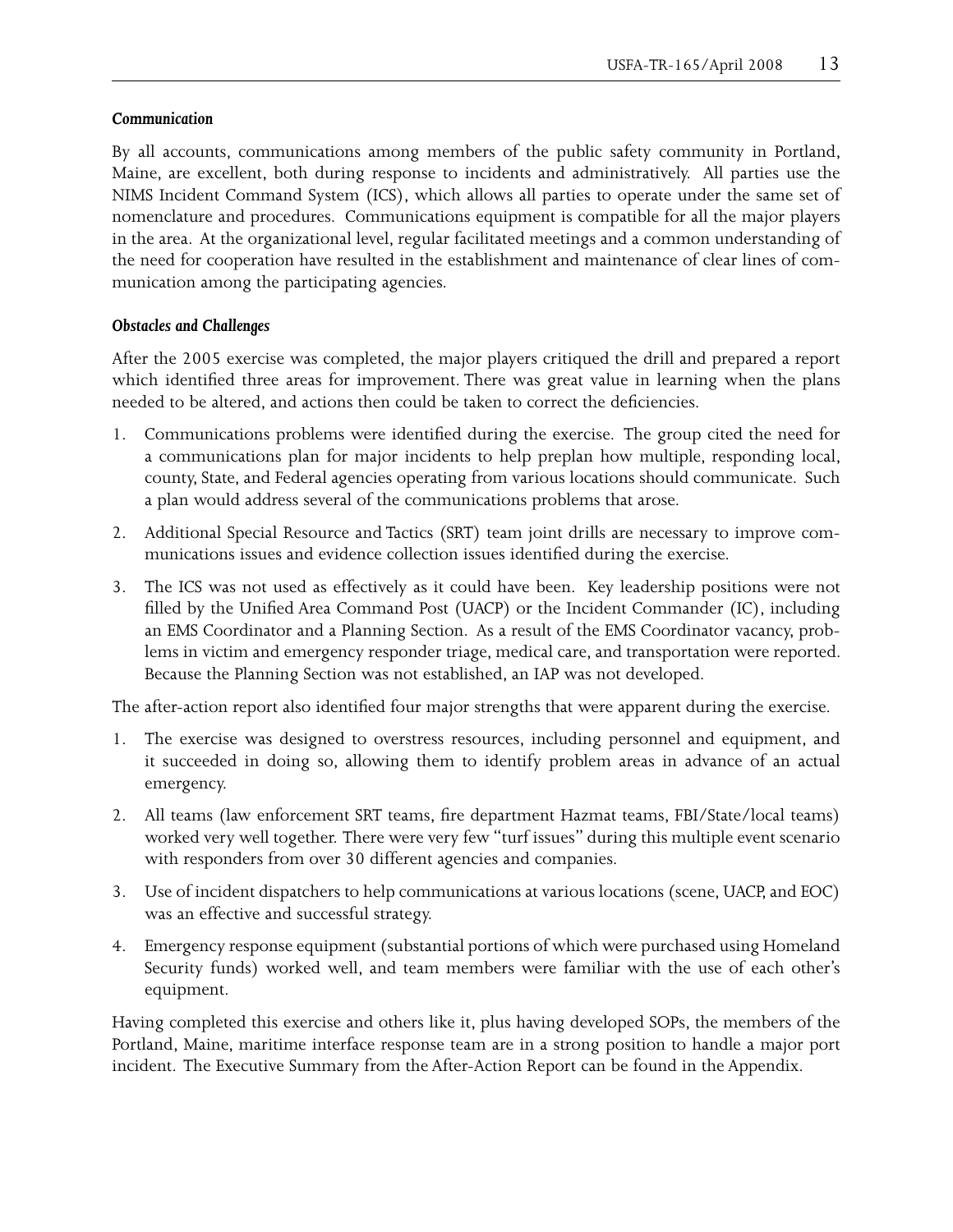# Portland, Oregon

## *Background*

The Port of Portland, Oregon, is a municipal corporation that operates four terminals (2, 4, 5, and 6) at the confluence of the Columbia and Willamette Rivers, with facilities located adjacent to both bodies of water. Portland International Airport is located along the Columbia River and, as in Portland, Maine, lies in close proximity to the waterfront area. Portland is not a coastal city. To access the port by water requires vessels to navigate approximately 103 miles of the Columbia River.

Marine operations associated with the port generated \$67.7 million in revenue in 2006.<sup>6</sup> Revenues earned in these activities came from the import and export of \$16 billion worth of products and directly supported 40,000 jobs in the greater metropolitan Portland area.<sup>7</sup>

Public safety organizations came to appreciate the need for better emergency preparedness and cooperation largely through an incident in 1983 involving the ship *Protector Alpha*. A fire in the engine room of that ship quickly overwhelmed the ship's fire suppression system. The resulting disaster claimed the life of one U.S. Coast Guardsman and seriously injured a local firefighter. The incident also highlighted the lack of firefighting equipment, training, and an understanding of the issues in the maritime environment among public safety agencies. As a result, the Maritime Fire and Safety Association (MFSA) was created, which increased cooperation among organizations responding to maritime emergencies.

## *Emergency Preparedness*

The MFSA was the first organization developed to improve maritime safety in the port region. The organization is actually a consortium of public and private agencies that responds cooperatively to incidents in the maritime interface area. The MFSA focuses on more than just fire incidents. The group also responds to oil spill emergencies both in the open water and within member's facilities. Organizations within the MFSA that are involved in fire emergencies are members of the Fire Protection Agencies Advisory Council (FPAAC), which is described in greater detail in the following section.

Another entity that brings together responding agencies is the River Public Safety Coordination Committee, which consists of local agencies including Portland Fire and Rescue, the Portland Police Bureau, and the Multnomah County Sheriff's Office. This committee also coordinates preparedness activities with Coast Guard units. In the Port of Portland, the Coast Guard is represented by members of the 13th District, which encompasses Coast Guard Sector Portland, Coast Guard Station Portland, a Coast Guard cutter, as well as air units from throughout the 13th District.

Another group operating in the Portland, Oregon, area is the Regional Maritime Security Coalition (RMSC). This public-private partnership focuses on security, surveillance, and intelligence along the river. The information this group collects would be valuable to the IC and first responders at a multitude of maritime emergencies. Through a Transportation Security Administration grant, the RMSC developed a comprehensive data-collecting network and data fusion center. Among other features, this group increases interoperability of communications systems and improves flow of data among responding organizations so that all parties are working with a common understanding of the potential threat at hand.

<sup>6</sup> Annual Audit Report 2006. http://www.portofportland.com/PDFPOP/Audit\_POP\_Annual2006.pdf

<sup>7</sup> Channel Deepening Overview. http://www.portofportland.com/ch\_home.aspx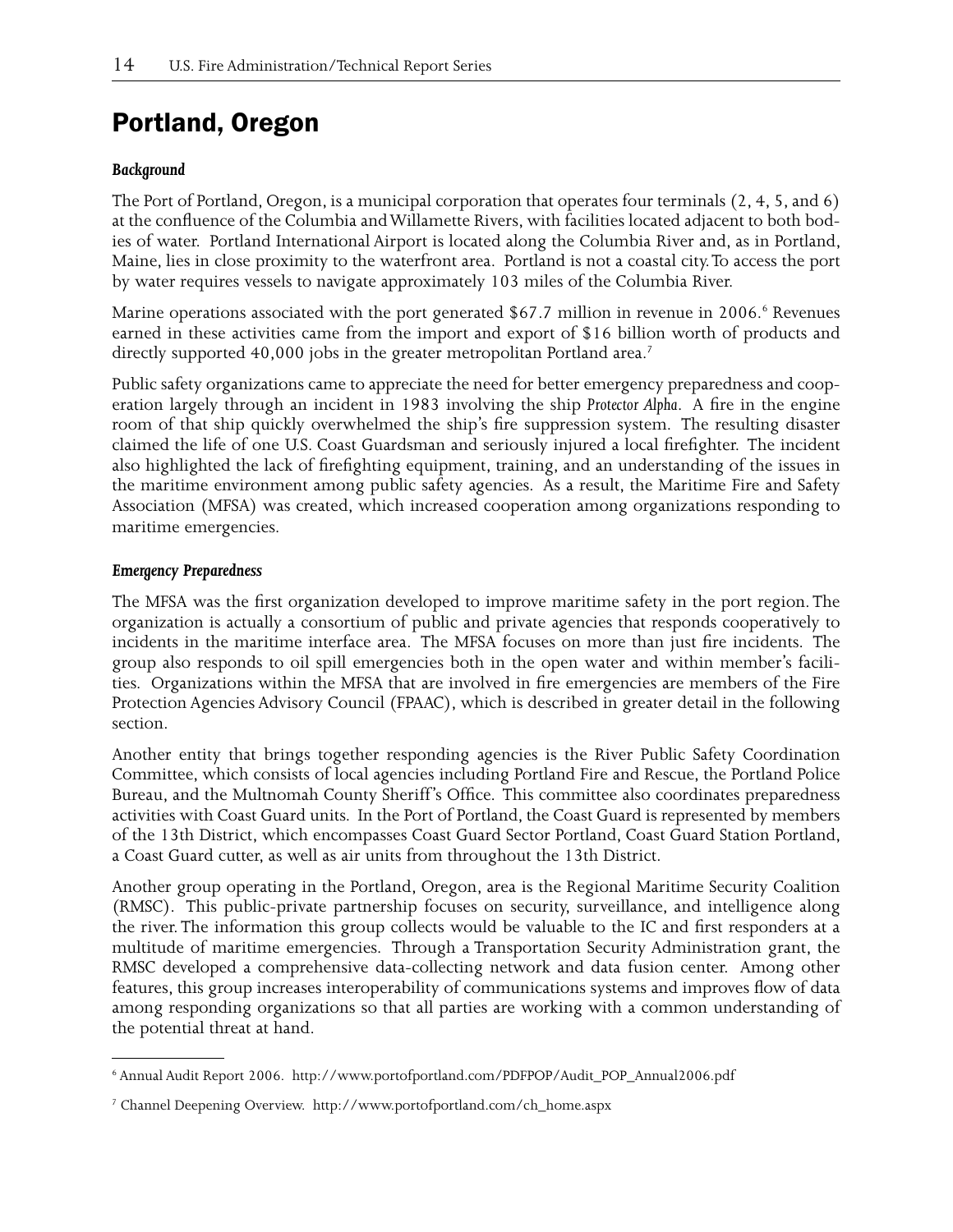As with many jurisdictions, the number of organizations in Portland, Oregon, that must coordinate emergency preparedness efforts can be problematic. Written protocols are still being developed (see *Obstacles and Challenges*), and efforts for such coordination currently are handled by the Harbormaster.

## *Structure of Consortium*

The MFSA currently is comprised of 24 public and private entities, which are roughly grouped into three divisions: merchants, oil spill response, and fire response organizations. The FPAAC is the division that focuses on firefighting issues dealing with ports along the Columbia and Willamette Rivers.

FPAAC is a group of 10 fire agencies within the consortium that have an agreement to share equipment, manpower, and any other resources necessary to mitigate a fire situation anywhere along the navigable areas of the Columbia River and its tributaries. These agencies each contribute necessary resources, assuming a portion of the expense on their own while also receiving financial assistance in the form of training and equipment through MFSA. More information regarding the recouping of expenses will be discussed in the next section. MFSA responds only to major incidents along the Lower Columbia Region, while individual jurisdictions are responsible for mitigating localized events and day-to-day incidents.

## *Funding*

The consortium operates based on several resources. One is the collection of in-kind services and equipment from each jurisdiction. Another source is grants provided by the Federal and State governments. These funds have provided Portland-area service providers with training and equipment. Finally, the MFSA decided that a regular source of funds was needed to minimize dependence on governments as well as to provide stable funding. MFSA now collects fees from ocean-going ships that call on the ports throughout the Lower Columbia River region.

## *Communication*

The Portland, Oregon, maritime area jurisdictions have made strides in improving interagency communications. Unique needs, procedures, and traditions in each community, as well as concerns with equipment compatibility, had resulted in a less-than-perfect situation for transmitting valuable information. Interagency communications were addressed through several channels. The River Public Safety Coordination Committee is a group that allows representatives from all involved agencies to discuss and delineate mission responsibilities prior to an emergency occurring. This also helps to minimize, though not eliminate, turf issues among agencies, and aids in the implementation of Unified Command on incident scenes.

Another means of coordinating activities is through the Harbormaster. In Portland, this position is staffed by a uniformed member of Portland Fire and Rescue. The Harbormaster, because of the fire department training, is familiar with many of the potential incidents to which public safety organizations would respond, including Hazmat incidents and unique or dangerous cargos. Additionally, the use of NIMS/ICS in nearly all fire department operations generally means that fire department personnel are very familiar with the development and expansion of the Unified Command structure that would need to be put into place rapidly in case of an incident.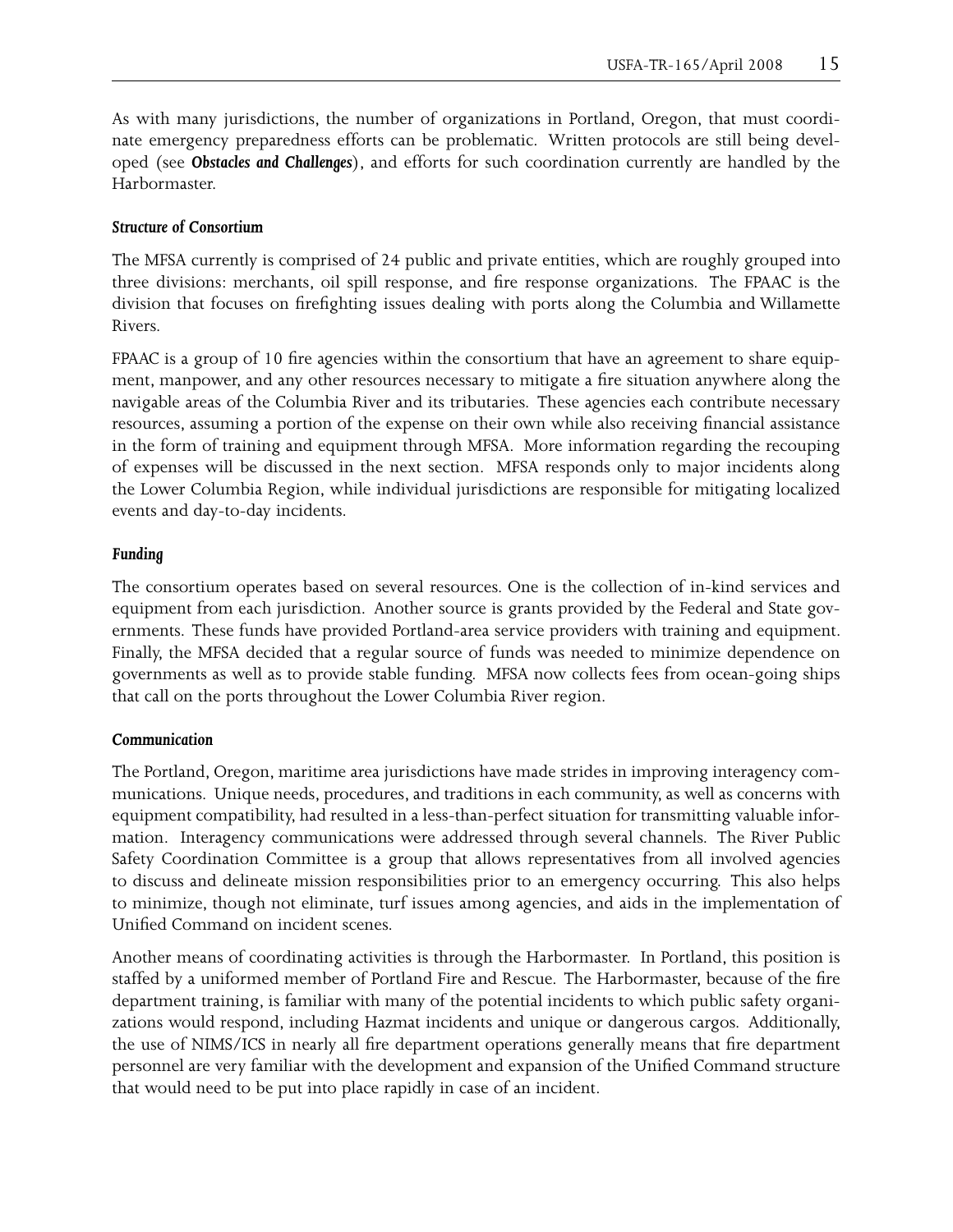# FINDINGS

This section discusses the results of our analysis of the case study cities and their port safety activities. These findings are divided into three categories: organization and management, common practices, and common obstacles.

## ORGANIZATION AND MANAGEMENT

The organization and management of emergency response and preparedness in the maritime interface area depend to a large extent on the ability of senior organizational leaders to understand and leverage the strengths of the Unified Command System. Additionally, these leaders must understand the capabilities and limitations of the other members of the consortium.

## *Unified Command*

The establishment of a Unified Command System in the NIMS format is a common feature in the consortiums that have developed maritime interface plans effectively. Unified Command is still a relatively new structure to many organizations. In order to be familiar with the operations of the Unified Command structure, exercises and practices must occur which involve all of the players who would be involved in a major response. A key aspect of the successful consortiums is the clear definition of roles and responsibilities for each agency. This, in conjunction with the establishment of Unified Command, helps all participants in emergency preparedness and response to understand their roles.

Major incidents will signal the need for Unified Command, which enables agencies with different legal, geographic, and functional responsibilities to coordinate, plan, and interact effectively as a team. Unified Command overcomes much of the inefficiency and duplication of effort that can occur when agencies from different functional and geographic jurisdictions, or agencies at different levels of government, operate without a common system or organizational framework. In a Unified Command structure, the leaders jointly determine objectives, plans, and priorities and execute them together.

A major incident anywhere, by definition, stresses a jurisdiction's resources and creates demands that require aid from other sources. Whenever multiple levels of government are involved in response there has to be a system for assigning resources and directing response activities. Understanding the mission and capabilities of all as they relate to Unified Command will be imperative. More than knowing one's own place in the structure, successful leaders also will understand the role of the other organizations and will recognize that others may be in a better position to assume Command or other major functions, depending on the nature of the incident.

## *Standard Operating Guidelines*

The case study of Portland, Maine, noted that they have developed a set of Command and Control guidelines for all key response agencies involved in port safety. These guidelines define responsibilities as well as basic actions that must be taken early in an incident by each of the primary response agencies. Topics covered in the document include a discussion of the implementation of the ICS and Unified Command as well as the relationship between the Incident Command Post (ICP) and the EOC.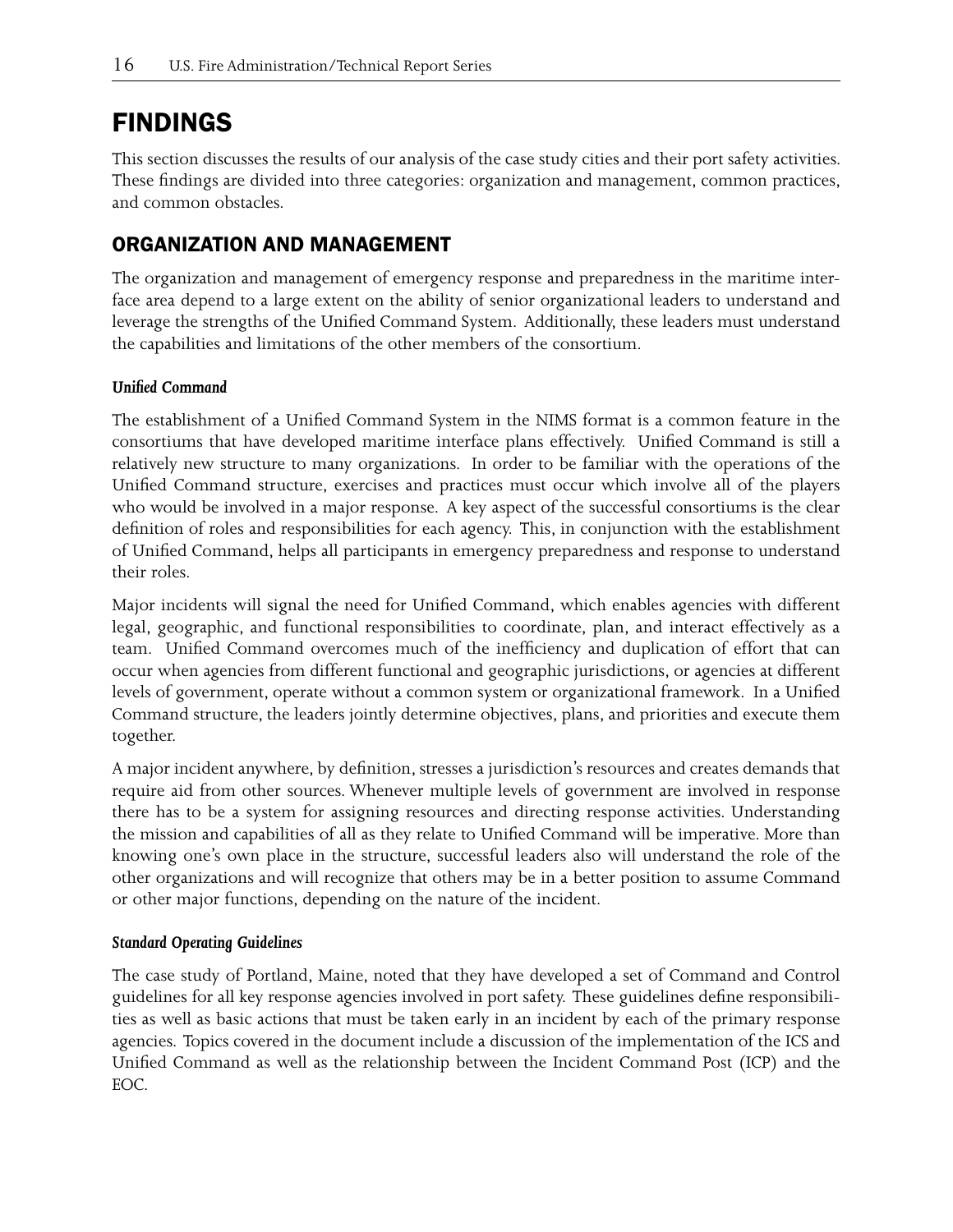Incident Command in the maritime interface in the Greater Portland, Maine, area is governed by the USCG's Maritime Security Plan and related requirements. Civilian agencies respond in accordance with local plans built on NIMS and the National Response Framework (NRF). NIMS provides a consistent, flexible, and adjustable framework within which government and private entities at all levels can work together to manage domestic incidents, regardless of their cause, size, location, or complexity. NIMS provides a set of standardized organizational structures based on ICS. The choice of the lead agency to manage an incident is driven by both the nature and the location of the incident.

Agencies in the Greater Portland, Maine, maritime interface worked together to develop Command and Control guidelines that define early action guidelines for primary response agencies. Though these guidelines do not, nor were they intended to, cover all contingencies, they do lay out a plan that defines the initial lead agency, with mutual-aid involvement that can evolve to a Unified Command. The success of a response operation will depend upon how well each agency uses a common plan to mobilize resources.

## *Jurisdictional Mandates*

Disasters often highlight the challenges of operations involving the conflicting mandates among the various local, State, and Federal agencies. The hierarchy of rules requires that State regulations do not assume more responsibility than allowed under Federal statute, and local agencies must assure their policies do not run counter to State and Federal regulations. With regard to disaster response, the issue of who is in charge—who has the lead mandate to respond—frequently poses some challenges to command and control of the incident. In many municipalities, the authority to take command of an incident that is on land but in the maritime interface rests with the fire chief, the police chief, and other local officials. The nature of the maritime interface, is such that there is a significant gray area at the land and sea interface with regard to jurisdictional authority. Major emergencies in this area will often impact both land and water, requiring cooperative effort between the Coast Guard and other responders. Since the U.S. Coast Guard moved organizationally into the Department of Homeland Security, coordination with other Federal agencies and with local agencies has increased significantly. Prescripted Mission Assignments (PMAs) have been implemented between FEMA and the Coast Guard which speed the deployment of Coast Guard resources across the range of emergency support functions during major disasters.

## COMMON PRACTICES

In reviewing existing, successful components of plans for integrating local fire departments with other agencies at maritime interfaces, several commonalities were noted. These elements of planning multi-agency operations were deemed to be of particular significance. Suggestions for implementing these proven methods are presented in the *Recommendations* section.

#### *Interoperable Communications Equipment*

Each of the jurisdictions described in the case studies have succeeded in developing communications systems that allow members from multiple agencies and jurisdictions to communicate with one another. In some cases, these communications were radio-based, either on the same frequency or through the patching of communications systems during drills and incidents. In other cases, the use of cellular telephones or direct-connect cellular communications, particularly between organizational leaders, proved invaluable. Regardless of the method of communications employed, these jurisdictions clearly demonstrated the benefits obtained when operational-level members are able to communicate directly with each other in often chaotic and close-quartered environments.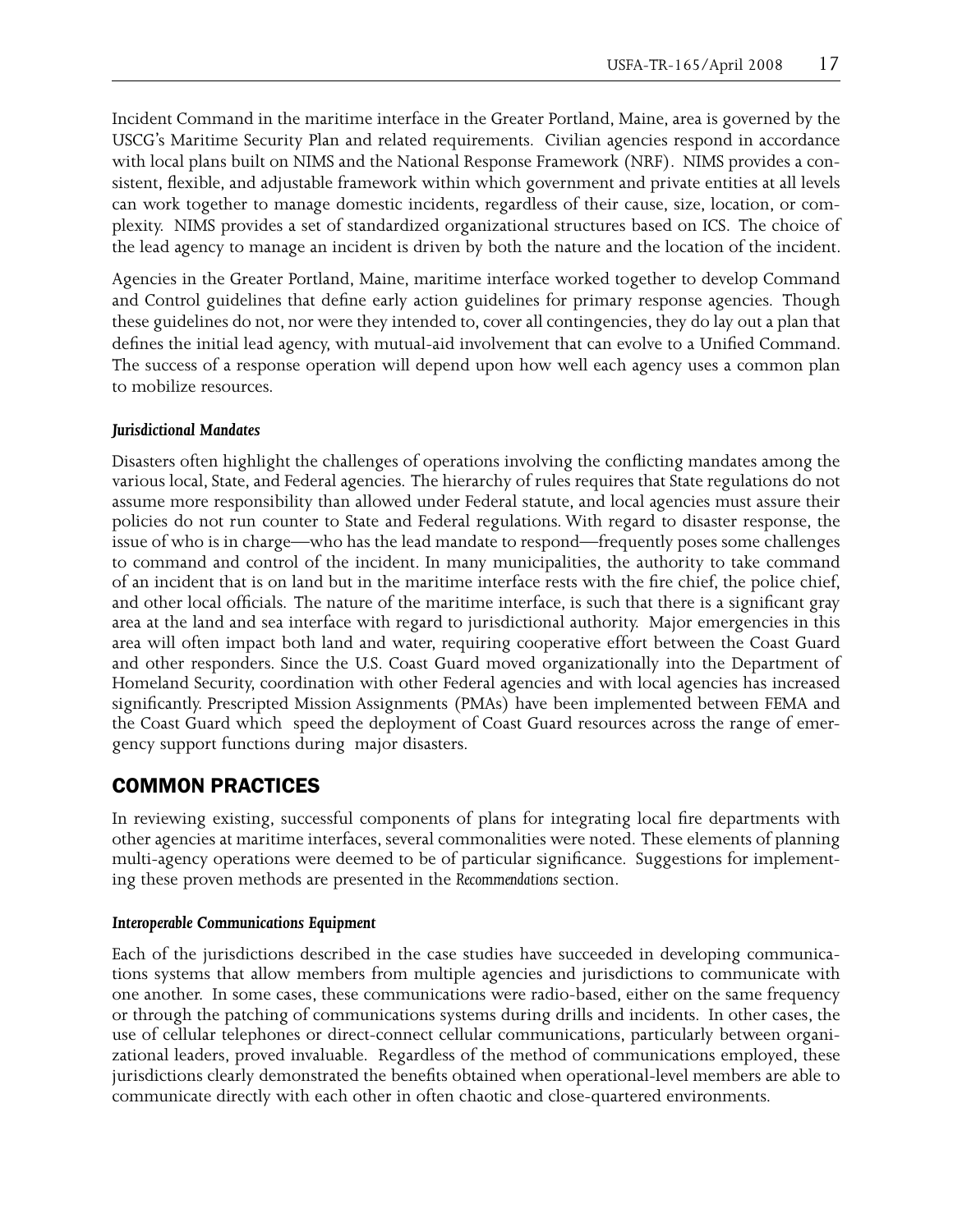The area surrounding Portland, Oregon, has developed a unique wireless communications system that provides actionable real-time data to all stakeholders in the maritime interface. The system supports multiagency communications and decisionmaking on several fronts. In addition to supporting interoperability of communications equipment, the system also allows electronic documents, data, information, and surveillance video to flow seamlessly among participants. This system was developed and implemented through funds from the Port Security Grant Program.

## *Familiarity Among Key Stakeholders Through Extensive Drills and Exercises*

Differences in organizational objectives, practices, and procedures among the agencies involved in the maritime interfaces can create challenges. With multiple response agencies, each with their own hierarchy and structure, some level of conflict or confusion is inevitable. Through frequent drills and exercises, much of this conflict can be worked out in a nonemergency situation. Each of the case study jurisdictions regularly conducts drills and exercises that enable leaders and operational units to work together and to identify each other's strengths and weaknesses. It is through these learning opportunities that organizational leaders fine-tune their mutual expectations and learn how to operate effectively as a group.

It is important to note that not all of these drills and exercises undertaken in the case study jurisdictions went smoothly. In fact, several jurisdictions found that operations in the first several exercises were rather unsuccessful, with one fire chief claiming that a certain exercise "failed miserably." This experience underscores exactly why it is so crucial to practice disaster response together. One could say that the more problems encountered during the exercises, the more realistic the drill, and the more valuable the exercise learning experience.

#### *Understanding the Need for Cooperative Effort*

Another commonality among the case study jurisdictions was that leaders of all of the agencies involved in the maritime interface accepted the fact that no single organization had the range of resources necessary for mitigating a large incident. They collectively recognized that drawing upon many leveraged resources would be the only way to successfully handle incidents of mass impact facilitated by their joint efforts.

#### *Formal Organization*

The agreements among organizations in any given area are varied, but most successful, collaborative groups have either a formal, written mutual-aid agreement among all key stakeholders or a separate organization composed of representatives from each key agency that plays a role in the maritime interface. The Port of Houston's CIMA is an example of an effective organization with a well-defined structure. The existence of a formal group appears to increase the likelihood of effective maritime area interface planning.

## COMMON OBSTACLES

The development of a regional, multiagency emergency response plan for the mitigation of emergencies in the maritime interface, manmade or natural, is a complex task with many obstacles to overcome. While the nature of these obstacles varies from one jurisdiction to the next, several broad categories were common to most of the assessed interface areas.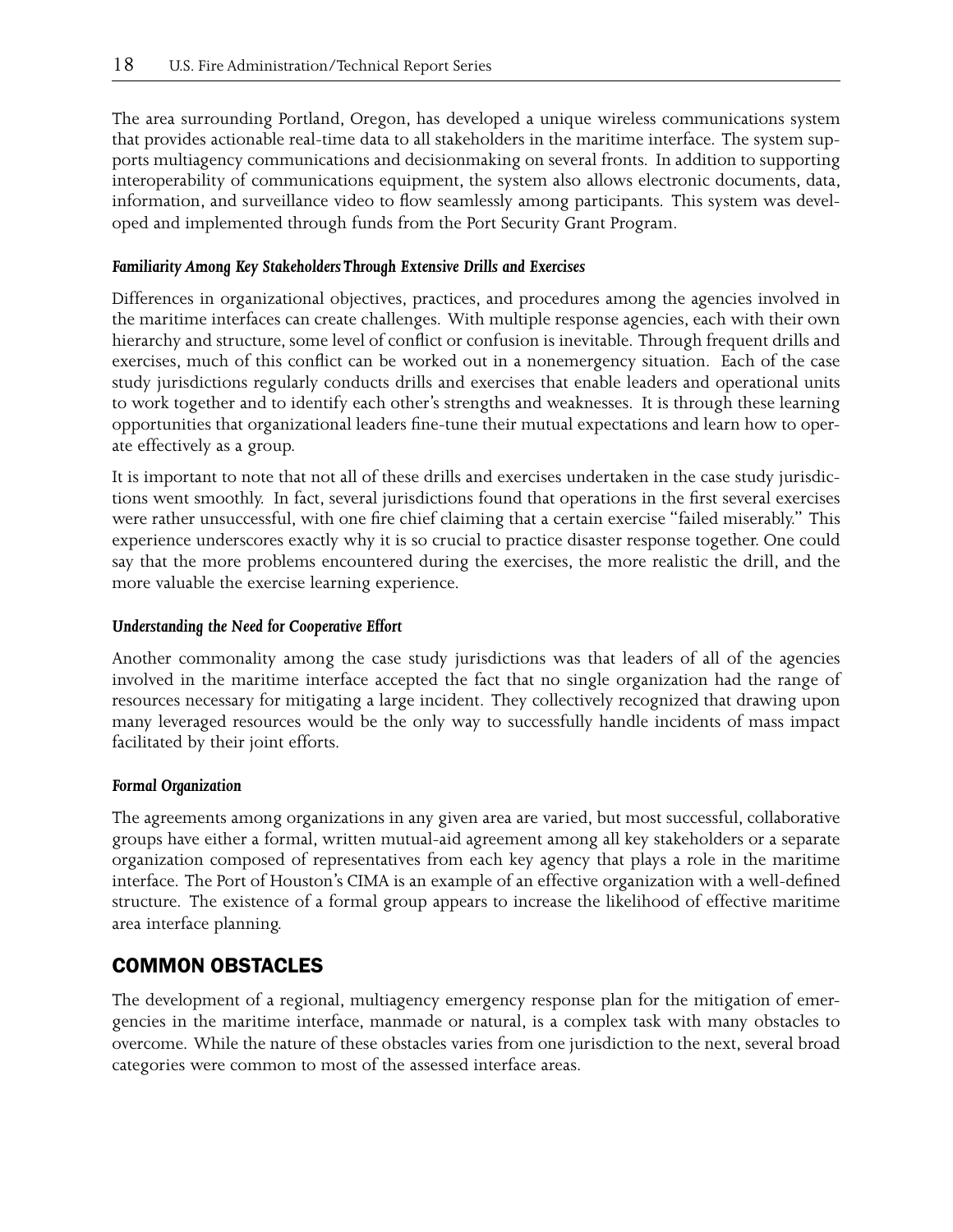## *Funding*

Despite the availability of billions of dollars in Federal grants, each jurisdiction reviewed identified funding as an obstacle to progress in developing and implementing a plan for incidents in the maritime interface. Several grants are available through five separate programs, including the Urban Areas Security Initiative (UASI), State Homeland Security Program (SHSP), Law Enforcement Terrorism Prevention Program (LETPP), Metropolitan Medical Response System (MMRS), the Citizen Corps Program (CCP), and the Port Security Grants Program (http://www.dhs.gov/xnews/releases/ pr\_1184781799950.shtm).

Most specific to the maritime interface is the Port Security Grant Program. This program stems from the Security and Accountability For Every Port Act (SAFER Port Act). One of this Act's requirements is that DHS ensures proper communication among all stakeholders. Documents associated with the SAFER Port Act also define priorities for the maritime interface, specifying response needs including personnel and equipment required for response operations. Jurisdictions applying for a grant through this program should note that consortia representing municipal, State, and private stakeholders are specifically encouraged to apply.

Jurisdictions must consider the formula used to determine recipients when applying for grants. Decisions are based primarily on a determination of the greatest risks to the Nation as a whole. After allocations are made based on risk, amounts actually provided through grants are adjusted according to scores assigned to each grant application by peer reviewers and, to a lesser extent, the alignment of each grant with other grants to allow for overlap and integration with other grant programs. Jurisdictions that apply for grants as part of a larger group can show how their use of grant money will help a greater number of people and provide a better return to national security.

Grant money cannot be relied upon as the only source of funding. Jurisdictions must be willing to provide financial support through other means. This money could come through a public-private partnership, through fees, or through a special tax district. Money also can come through a onetime capital budget item or through a regular increase in an operations budget. Particularly when considering expensive activities, funding likely will come from diverse sources.

## *Overcoming Egos*

The mission and objectives of the agencies responding in maritime interface areas are different. Local fire departments generally are to respond to what can be managed with relatively few resources. State response organizations often have regional response teams capable of responding to larger-scale incidents, but these teams can take substantial amounts of time to deploy properly. As a rule, Federal agencies are not positioned to provide immediate tactical resources to an incident. One exception is that the other Federal bodies do provide rapid tactical responses in the maritime interface, including the USCG. Leaders of these organizations all bring significantly different experiences in emergency mitigation to the table. Different backgrounds of leaders, too, can affect communications at both personal and organizational levels. Understanding the backgrounds of other people and the organizations they represent will help each party to communicate the needs of their organization more effectively.

Many of those who were interviewed for the case studies discussed problems where leaders had difficulty relinquishing control of an incident to the head of another organization. Individuals who are accustomed to being in charge can find it challenging to let others take the lead. These issues are best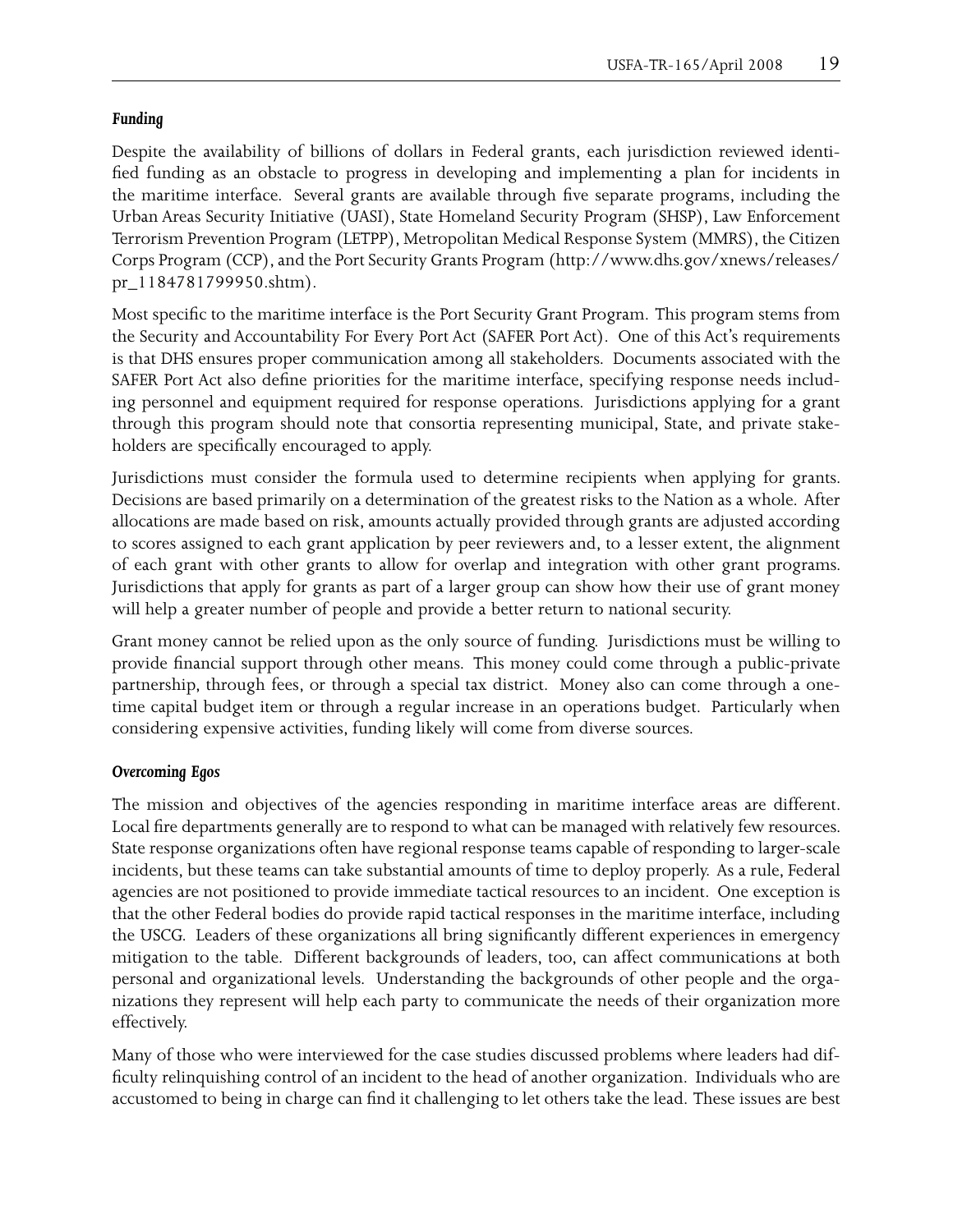resolved prior to an incident through the development of clear, concise protocols so that there is no ambiguity at the time of an emergency. Written agreements for the consortium should include an agreement about how disagreements will be handled, including clear definitions of responsibilities and chain of command.

## *Benchmarking*

Measuring performance and procedures against a baseline built on minimum standards, Federal or State regulations, and best practices helps to identify areas needing improvement. Examples of good efforts against which benchmarks could be derived are the bylaws of CIMA in Houston, Texas, the interoperable communications in Portland, Oregon, and comprehensive SOPs in Portland, Maine. Benchmarking the progress a jurisdiction makes in increasing cooperative effort will help align strategic goals and objectives with an effective and efficient tactical action plan.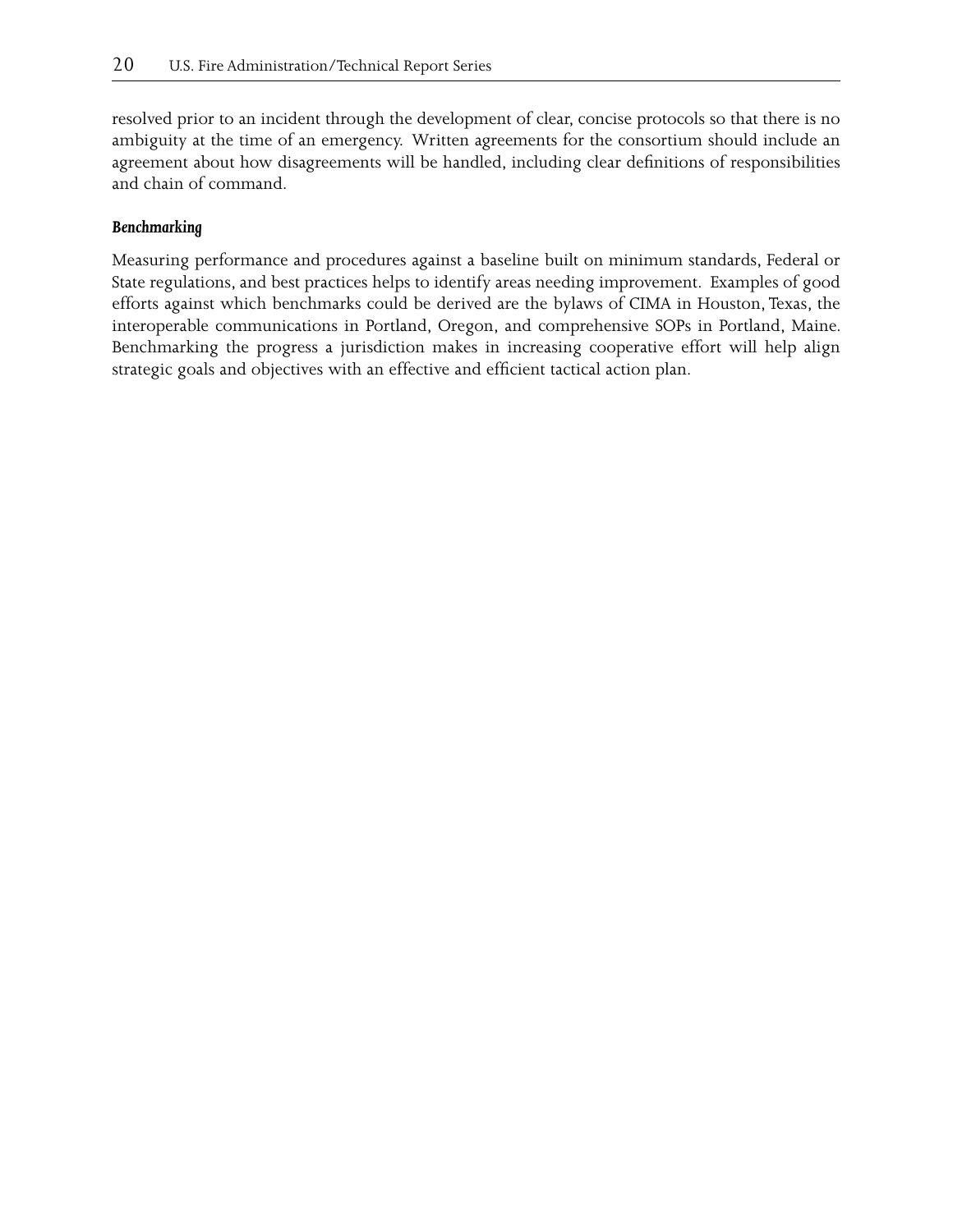## RECOMMENDATIONS

In reviewing the ports of Portland, Maine, Portland, Oregon, and Houston, Texas, we identified several effective practices and common obstacles. The following section provides recommendations that other jurisdictions can use in the development and implementation of their own maritime interface area preparedness planning.

- 1. Port communities with an established U.S. Coast Guard Area Maritime Security Committee, as well as those which are developing a similar committee modeled after an AMS, should ensure that emergency plans adequately address disaster response protocols for a range of threat/risk scenarios.
- 2. Where an AMS has not been developed, port community leaders should consider forming a task force that includes representatives from these agencies:

## **Local**

- • Fire & Rescue;
- Emergency Medical;
- Police;
- Sheriff:
- Public Works:
- Port Authority; and
- • Hospitals.

## **State**

- State Police:
- National Guard;
- Hazmat or technical rescue response teams; and
- Natural Resources Police.

## **Federal**

- Coast Guard;
- Army Corps of Engineers;
- Federal Bureau of Investigation; and
- Department of Homeland Security (various units, e.g., Border Security and Immigration Enforcement).
- 3. Assure that all port safety and disaster response participants are knowledgeable of the National Incident Management System (NIMS), the Incident Command System (ICS), and the roles of each stakeholder.
- 4. Acquire and maintain interoperable communications equipment, (voice and data) for all agencies involved in the preparedness/response plan. These efforts should also include the use of a common mapping/geospatial reference system such as the U.S. National Grid (see Appendix B) which will facilitate coordination of responding Mutual Aid and Federal assets.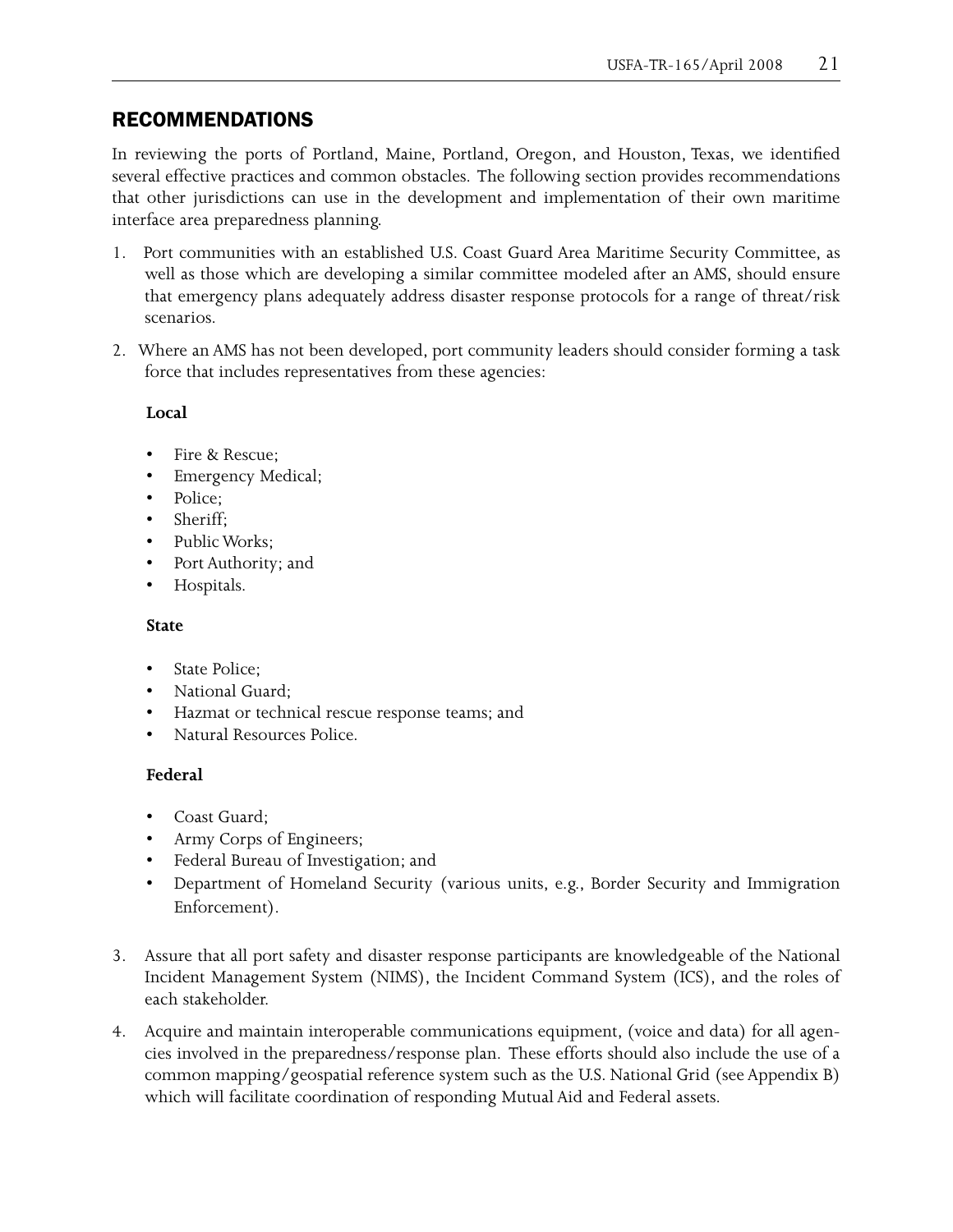- 5. Perform drills and exercises on a regular basis to assure familiarity among organizational leaders who will take charge of an incident, and to help operational members to be familiar with each other's practices.
- 6. Develop a written formal agreement that defines roles, responsibilities, finances, command and control, and conflict resolution for each player in the consortium. A good example can be found in the Houston, Texas, case study.
- 7. Develop and maintain a comprehensive contact list.
- 8. Consider applying for Federal grant dollars as a multi-agency, multi-jurisdictional task force.
- 9. Consider the implementation of a dedicated source of funding in the form of a user fee applied to vessels operating within the port area.
- 10. Apply benchmarks to the planning process that apply to the planning process itself. Continually upgrade the document to include proven new technologies and practices.
- 11. Develop a long-range interface plan for emergency services at the port. Using the identified stakeholders as the working committee, set a plan for the next 2, 5, and 10 years. The long–range plan should have sufficient detail to maintain and adjust the structure, operations, and financial foundations for this essential service and to set a clear course for the foreseeable future.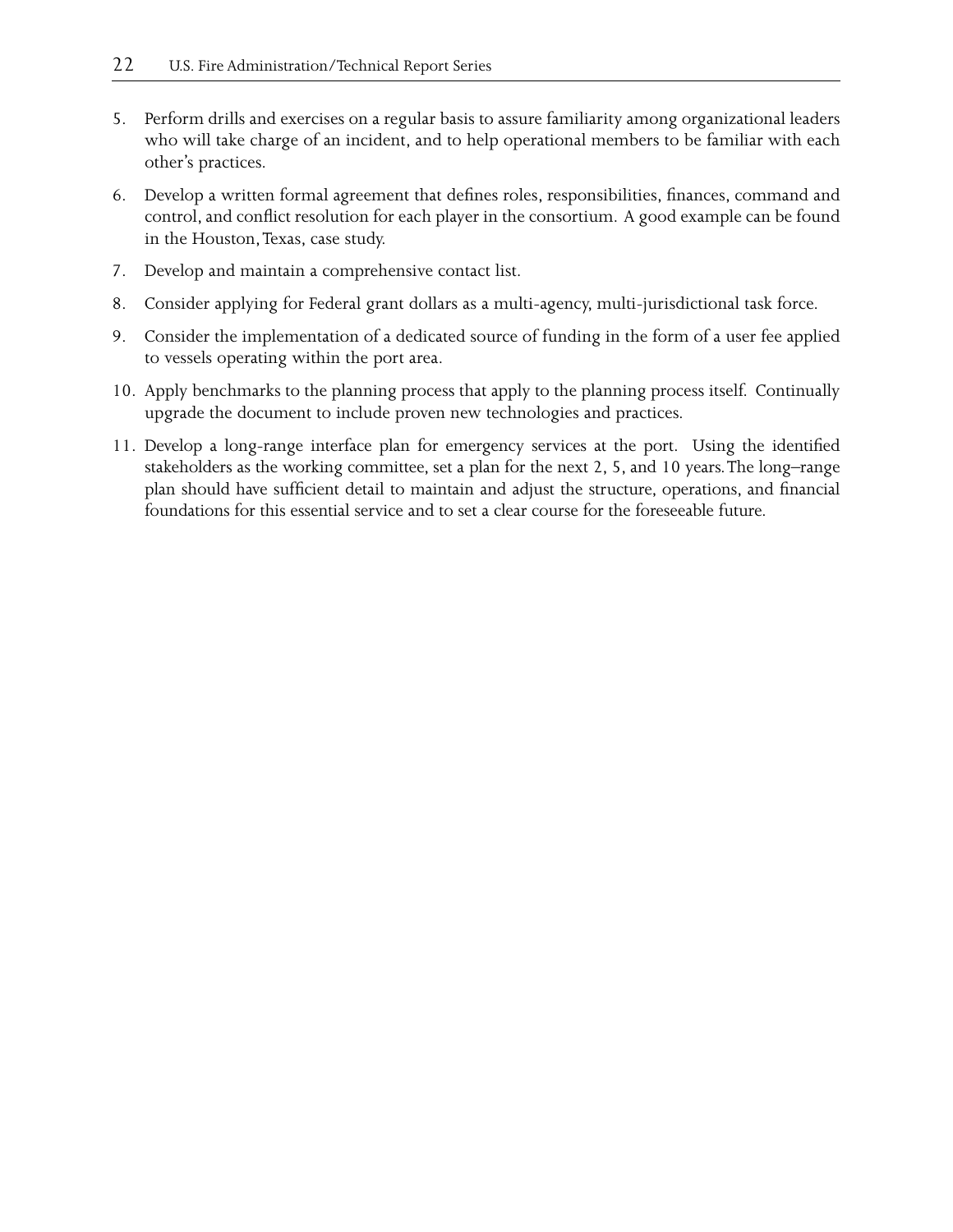## STRATEGIC PLANNING PROCESS

A strategic process should be used to develop the long-range interface plans for ports and their emergency services. All stakeholders should be identified and included in this process, and all input should be well structured to avoid allegations of favoritism or exclusion.



## **Figure 1: Strategic Planning**

## PROCESS

*Step #1*–Using the identified stakeholders, develop the emergency preparedness mission and vision for the ports and their emergency services. This is the who, what, when, where, why, and how of the process. It is imperative that this process be consensual among the identified stakeholders, the emergency services, and the authorized administrations.

*Step #2*–Analyze and prioritize the critical issues that are identified in mission and vision discussion to develop direction for the plan. This triage of the issues will develop the working timetable for strategic process.

*Step #3*–Establish broad-brush goals to achieve the desired outcomes. These goals will be general statements of the processes needed to achieve and maintain the mission and vision of the identified port's emergency planning.

*Step #4*–Set objectives and activities under each goal area to achieve the desired results. This should include specific tasks and timelines for each task, as well as overall timelines for the overall objective.

*Step #5*–Implementing and assessing feedback and a re-evaluation of the plan is essential to the overall success of the process. This must be done routinely during the entire implementation cycle of the plan and at least annually thereafter. This process will keep the plan dynamic and create long-term focus for the stakeholders.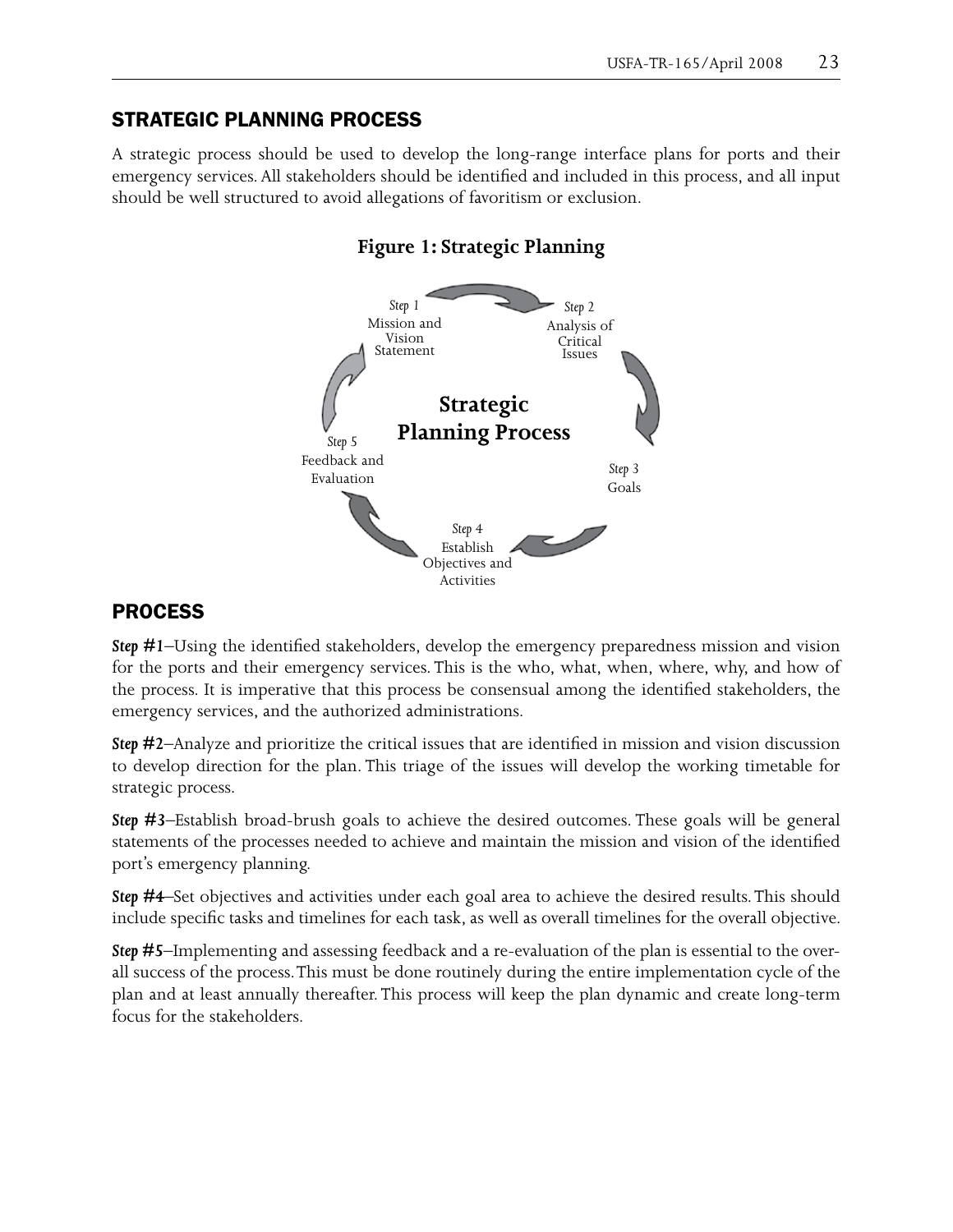# APPENDIX A–Portland/South Portland WMD FSE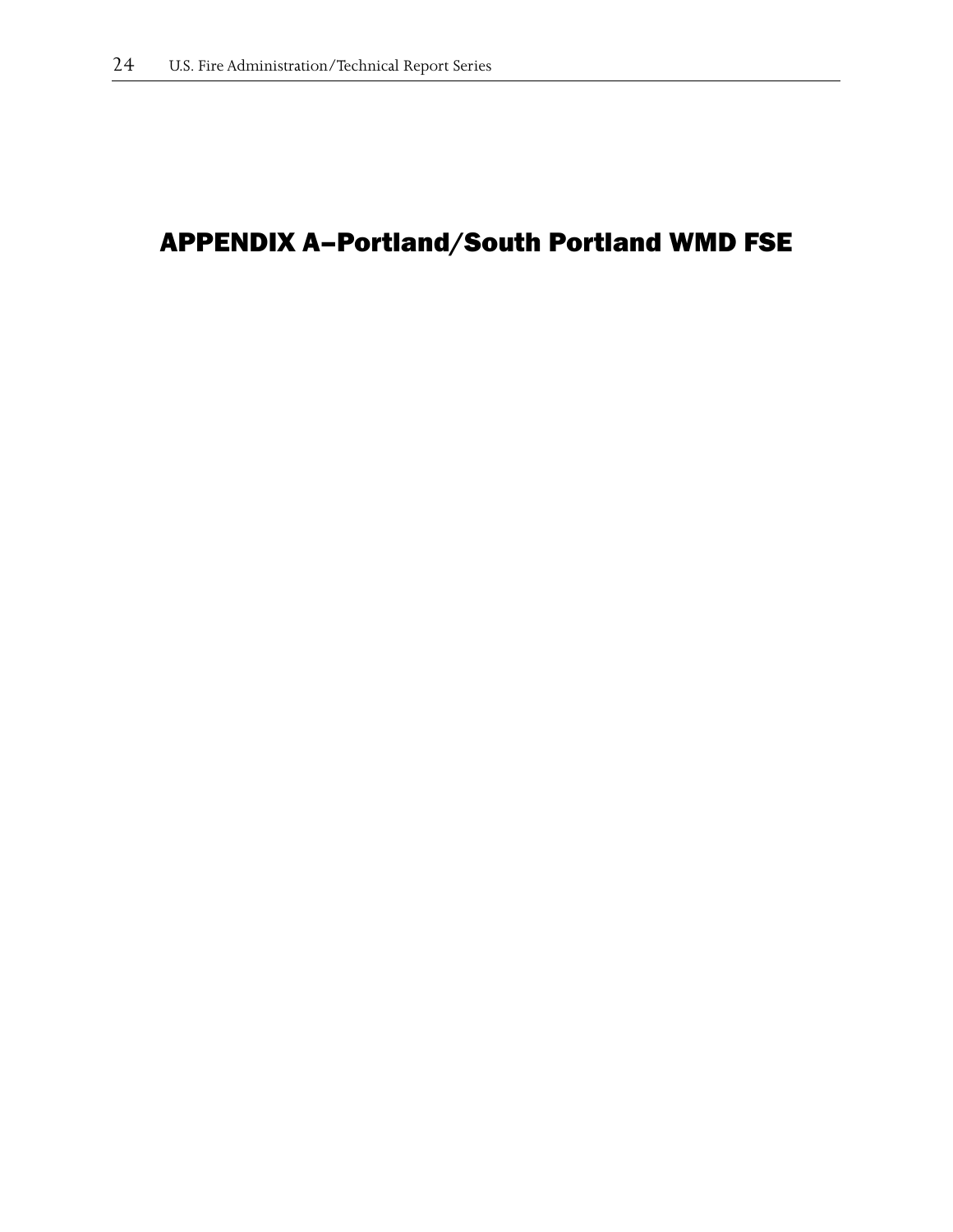## Portland/South Portland WMD FSE May 11, 2005 Maine Mall Cinema Complex After-Action Report Form

## EXECUTIVE SUMMARY

Participants from local, regional, State, and Federal public safety agencies and other key response organizations in Portland and South Portland, Maine, responded to a simulated multiple location weapons of mass destruction (WMD) event. This provided an opportunity to work together in a response requiring resources from all levels of government to resolve. Over 300 people from 38 local, county, State, Federal, and private agencies participated.

The exercise simulated multiple terrorist attacks within minutes of each other at venues in the Portland/South Portland area. For convenience, all scenarios were conducted at the Maine Mall Cinema Complex. The events began with a police incident involving the discovery of a weapons cache and a drug lab. Minutes later, an explosion in another location exposed 26 people to fumes from an unknown substance, injuring many of them.

Because of the multiple events occurring nearly simultaneously, the South Portland Emergency Operations Center (EOC) was activated and staffed with South Portland EOC staff, and with liaison staff from the FBI, Civil Air Patrol, USCG, and American Red Cross (ARC), as well as from Cumberland County Emergency Management Agency (EMA), and the Maine EMA. A Unified Area Command Post (UACP) was quickly established with over a dozen agencies represented in the UACP. A Joint Information Center (JIC) also was established near the UACP to conduct press briefings.

## LESSONS LEARNED

## *Strengths*

- 1. Portland and South Portland Hazmat teams worked very well together.
- 2. Very good initial decisionmaking; established a hot zone and called for mutual-aid help.
- 3. Very good hazard sampling and product identification within a few hours of the event.
- 4. Hazmat response and testing equipment worked well during the multiple scenario events.
- 5. Decon efforts were effective.
- 6. Units from various departments worked well together on scene.
- 7. Positioning dispatchers at each action site, including the UACP and the EOC, helped expedite communications flow.
- 8. A good facility with multiple rooms for managing large-scale emergency events is helpful.
- 9. 9-1-1 Dispatch Center staff did an excellent job keeping communications flowing between the Dispatch Center, field units, the EOC, and the UACP.

## *Weaknesses*

1. Need to predict and eliminate equipment issues between organizations.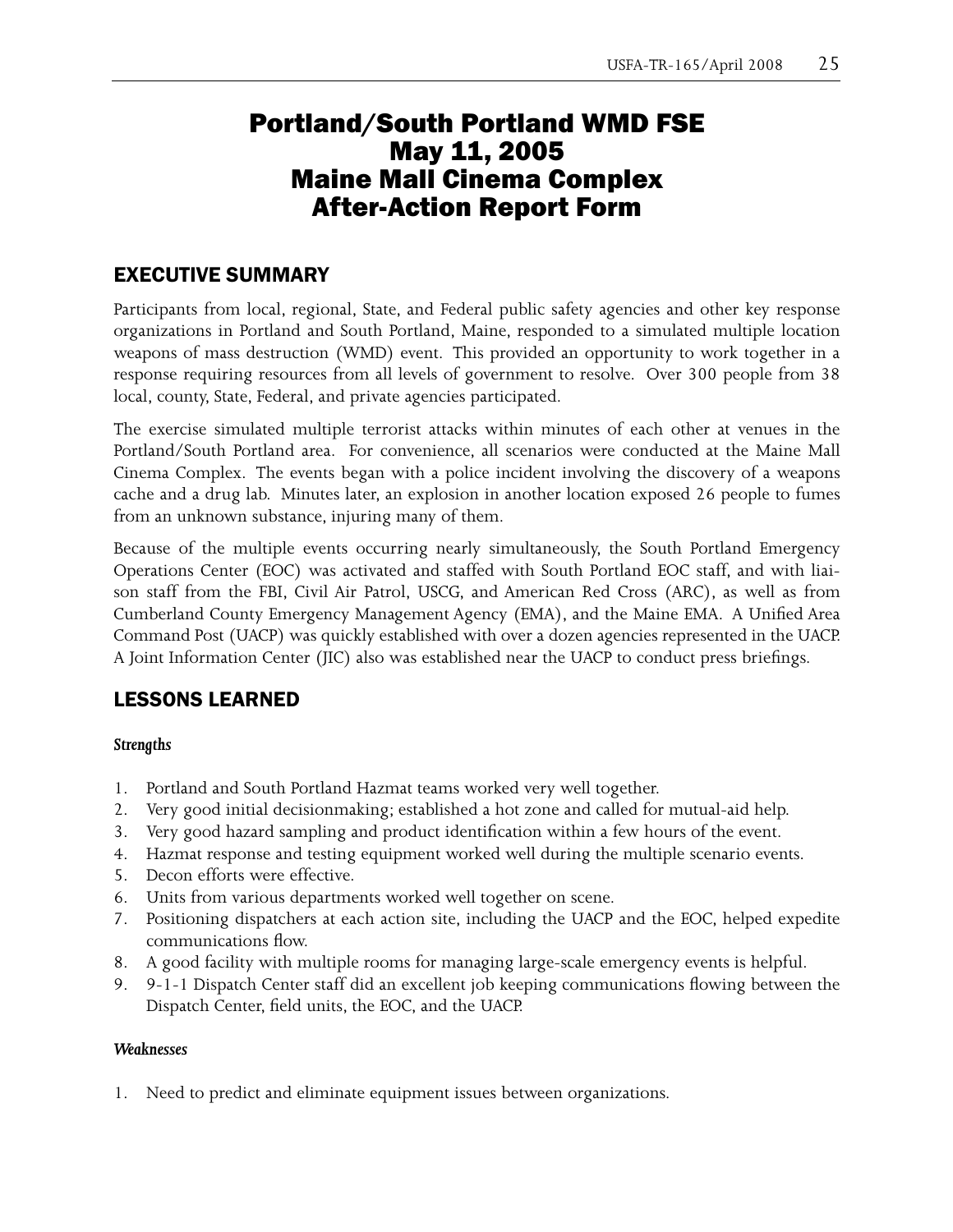- 2. Incident Commanders (ICs) did not wear vests or other identifying insignia.
- 3. Need a universal communications channel to work scenes together.
- 4. Need better victim control.
- 5. Commanders ran out of manpower very quickly.
- 6. Firefighters need to be reminded they play a potential law enforcement role at a WMD scene– need to interview witnesses and victims and collect or at least preserve and mark evidence.
- 7. Victims and responders could have benefited from having a rapid decon system established until such a time as the full decon process could be made operational.
- 8. Consider having a separate staging area for emergency medical services (EMS) units, with a separate Staging Area Manager.
- 9. No one took command of the EMS sector, which delayed ambulance response and coordination.
- 10. No EMS positions were assigned (i.e., Loading Officer, Triage Officer) and no vests identifying who was doing what were issued.
- 11. Need portable situational awareness status boards to help keep Unified Command staff focused on key issues and actions.
- 12. Cell phones were used more than radios to communicate with field troops and with support staff, due to lack of frequencies and overuse of existing frequencies.
- 13. Need ability to call up and display area maps of the problem area, no matter where the problem is and no matter where the UACP is located.
- 14. No one wore vests, so it was difficult to determine who was supposed to be doing what at the UACP.
- 15. Incident Command System (ICS) was not used well. No Planning Section was established, and therefore no Incident Action Plan (IAP) was developed. No Planning was conducted for second operational period.
- 16. There was little communication between the EOC staff and the UC staff–evaluate live feed methods.
- 17. Need more maps in EOC.
- 18. Need additional phones and phone lines for management and for support areas.
- 19. Need more easel pads.
- 20. No Fire Department Rep in the EOC until late in the exercise.
- 21. Need an emergency resources list with phone numbers in the EOC.
- 22. Need more training for EOC staff to understand their roles and the roles of others.
- 23. Need an EOC sign-in board to keep track of who is present and who is doing what.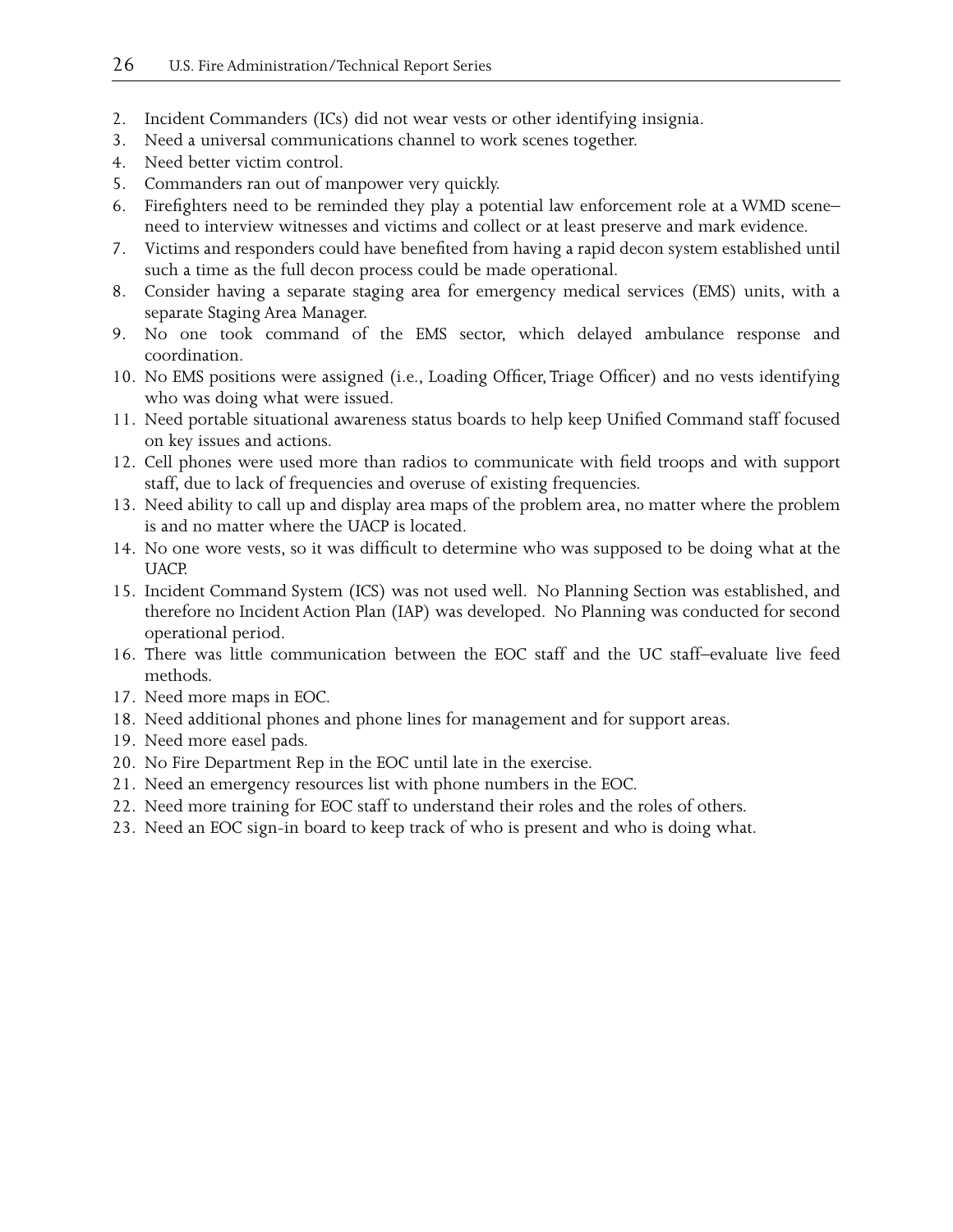# APPENDIX B

.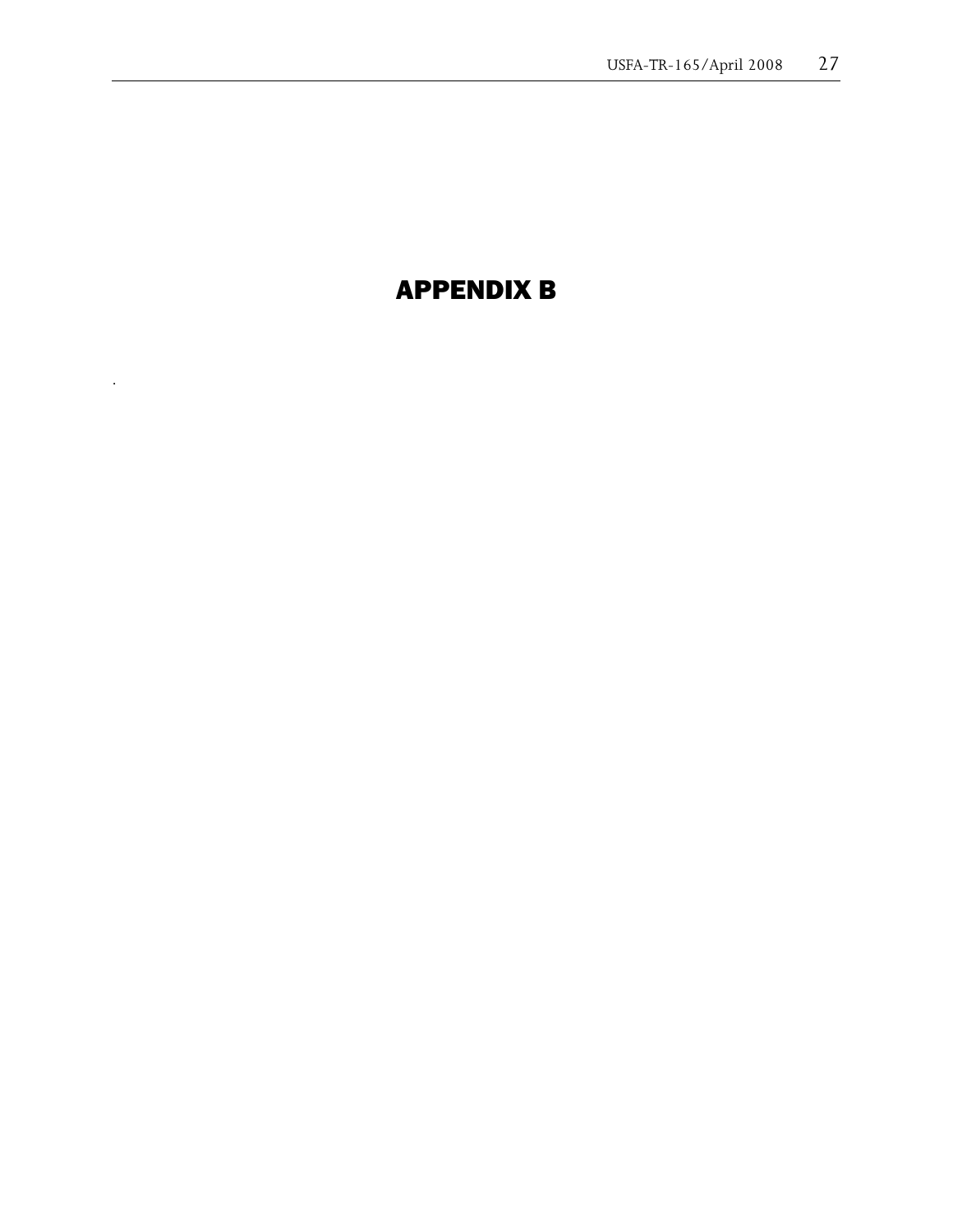## POSITION REFERENCE PROCEDURES

This appendix emphasizes established doctrine in the use of earth referenced coordinates and position reference procedures in support of the National Incident Management System (NIMS). It provides for a consistent application and use of earth referenced coordinates in the NIMS that can supplement street addressing systems. In some cases, earth referenced coordinates may be the only standard means of referencing locations. The central tenet of this procedure is to provide a framework for interoperability and systems compatibility across jurisdictional and organization boundaries, while maintaining a balance between flexibility and standardization.

The USNG provides a nationally consistent standards-based language of location to improve coordination of ground, air-to-ground, and maritime operations involving private citizens, local communities, civil responder agencies, and national assets. It is easily obtainable across the spectrum of paper maps, digital maps, and GPS. A copy of the USNG standard, and additional information on it as well as training materials, are available at www.fgdc.gov/usng.

The National Search and Rescue Committee's (NSARC) Goereferencing Matrix (which follows), establishes interagency guidance for all responders during land based and Maritime interface operations.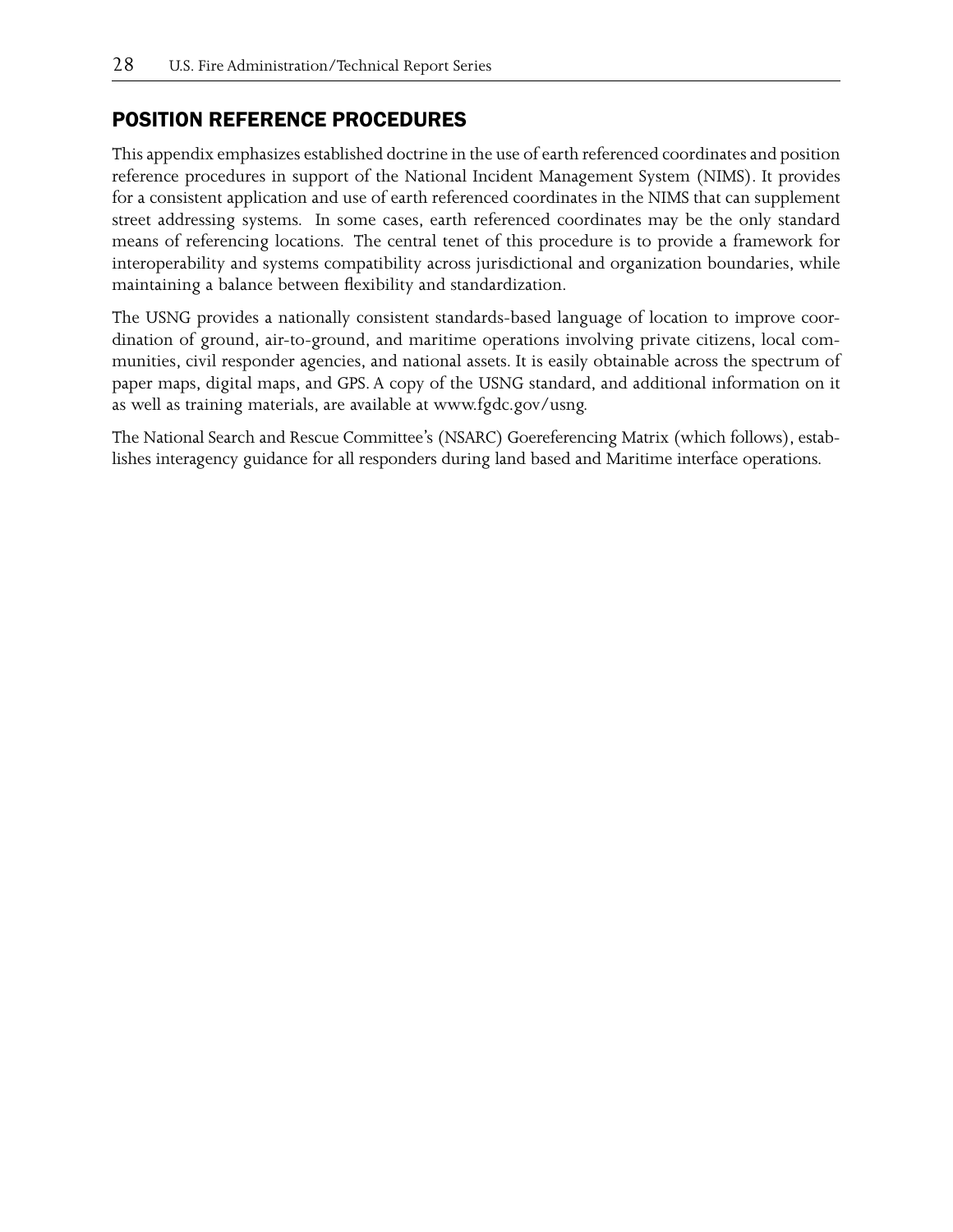# National SAR Committee Georeferencing Matrix: Catastrophic Incident Search and Rescue (CIS).

| Georeference<br><b>System User</b>                                           | <b>United States</b><br><b>National Grid</b><br>(USNG) | Latitude/<br>Longitude<br>DD-MM.mmm <sup>1</sup> | GARS <sup>2</sup> |
|------------------------------------------------------------------------------|--------------------------------------------------------|--------------------------------------------------|-------------------|
| Land SAR Responder <sup>3</sup>                                              | Primary                                                | Secondary                                        | N/A               |
| Aeronautical SAR<br>Responders <sup>4</sup>                                  | Secondary                                              | Primary                                          | <b>Tertiary</b>   |
| Air Space Deconfliction <sup>5</sup>                                         | N/A                                                    | Primary                                          | N/A               |
| Land SAR Responder/<br>Aeronautical SAR Responder<br>Interface. <sup>6</sup> | Primary                                                | Secondary                                        | N/A<br>N/A        |
| Incident Command:<br>Air SAR Coordination<br><b>Land SAR Coordination</b>    | Secondary<br>Primary                                   | Primary<br>Secondary                             | N/A<br>N/A        |
| Area organization and<br>accountability <sup>7</sup>                         | Secondary                                              | <b>Tertiary</b>                                  | Primary           |

<sup>&</sup>lt;sup>1</sup> During CIS operations (and to avoid confusion), Latitude and Longitude should be in one standard format: DD-MM. mmm. If required, use only 3 digits to the right of the decimal; 1 or 2 digits is acceptable. If required, allow 3 digits in the degrees field for longitude (i.e., DDD-MM.mmm). Do not use leading zeros to the left of the decimal for degrees or minutes that require fewer than the maximum number of possible digits to express their value. The minimum number of digits is always one, even if it is a zero. (Example: not recommended: 09-00.300N 004-02.450W; Recommended: 9-0.3N 4-2.45W).

<sup>2</sup> GARS: Global Area Reference System.

3 Land SAR Responders **must** use U.S. National Grid; however, a good familiarity with latitude and longitude is necessary to ensure effective interface between Land and Aeronautical SAR Responders.

4 Aeronautical SAR Responders will use latitude and longitude for CIS response. However, aeronautical SAR responders that work directly with Land SAR responders should understand the U.S. National Grid system for effective Land SAR/ Aeronautical SAR interface.

5 Air space deconfliction will **only** be implemented and managed using Latitude and Longitude.

<sup>6</sup> **Aeronautical SAR Responders working with Land SAR Responders have the primary responsibility of coordinating SAR using USNG.** However, both groups must become familiar with both georeference systems.

<sup>7</sup> Describes the requirement for providing situational awareness of CIS operations geographically to Federal, military, State, local, and tribal leadership.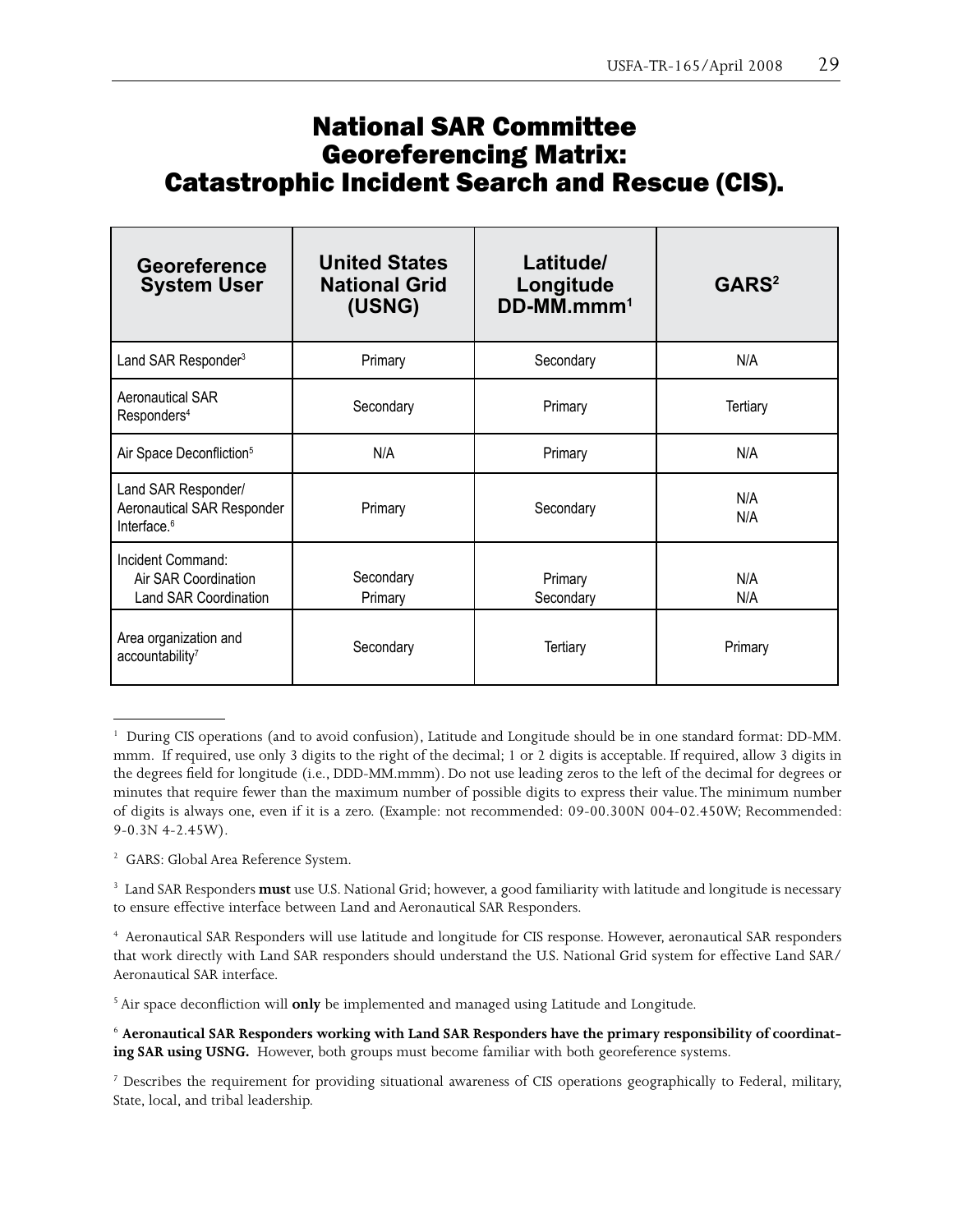## The US National Grid (USNG): A Simple and Powerful Geospatial Tool

Information Sheet 4 in this series. FGDC-STD-011-2001 From www.fgdc.gov/usng

The Problem. In a time of growing location based services (i.e. Global Positioning System, etc.), need to support homeland security/emergency services, the general public, and commercial activities with better geospatial information capabilities, we had no standard, nationally consistent map grid. For example: Washington, DC maps for consumers. - 35 maps, 30 different atlas grids. - Same street names, but different grids, none of which work with GPS. - No universal map index.